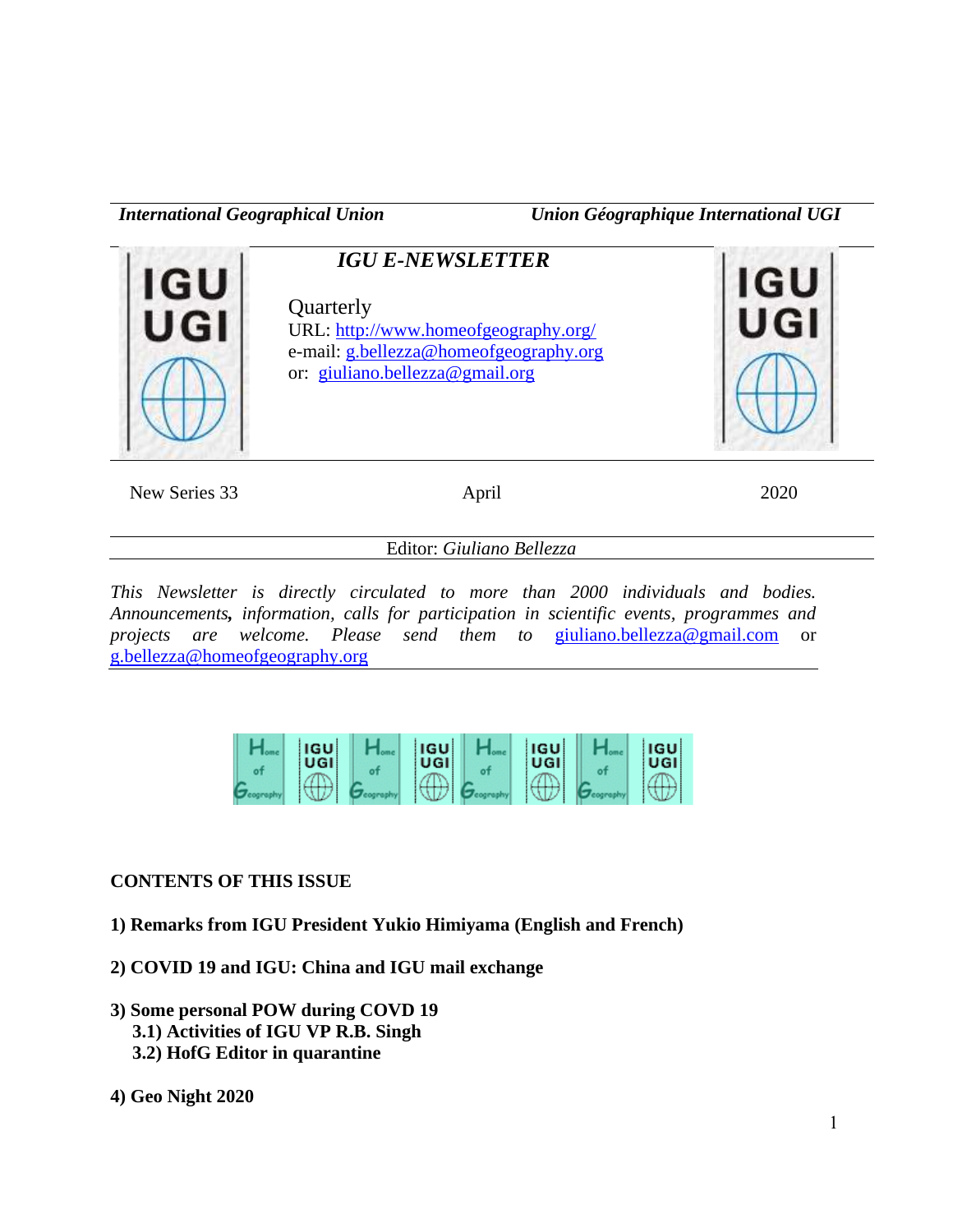- **6) International Council of Sciences**
- **7) News from Future Earth**
- **8) UN University News December 2018**
- **9) CODATA**
- **10) Forthcoming events**



# **1) REMARKS FROM PRESIDENT YUKIO HIMIYAMA**

# **English Version**

## **Dear Friends**

When I was writing my Remarks for the last issue of the IGU e-Newsletter late in January, Coronavirus disease 2019 (COVID-19) was still considered by many in the world as regional and controllable. However, on 30<sup>th</sup> January World Health Organization declared the outbreak to be a public health emergency of international concern. As everyone knows now, the last three months have presented extremely severe challenges for all of us personally, as well as for medical care services, economy, society and education etc. across the whole world.

It was on 19<sup>th</sup> February that I received an e-mail message entitled "Call for joint efforts to fight against epidemic" from Professor Fahu Chen, President of the Geographical Society of China (GSC), and Professor Guoyou Zhang, Vice President & Secretary General of GSC. They reported on the extremely difficult situation under the COVID-19 epidemic and the various efforts to overcome it in China. They said "… Stronger international cooperation is needed to jointly tackle this challenge. In defeating the epidemic, we would like to remain in close communication and coordination with International Geographical Union and will be open to any suggestions from you. We would also like to strengthen cooperation in epidemic control to jointly protect lives and health of our peoples and uphold global public health security." The IGU Executive Committee considered the message very timely and important, and forwarded it to all the Chairs of IGU National Committees, Commissions/Task Forces with my message as copied below, hoping that it be disseminated widely.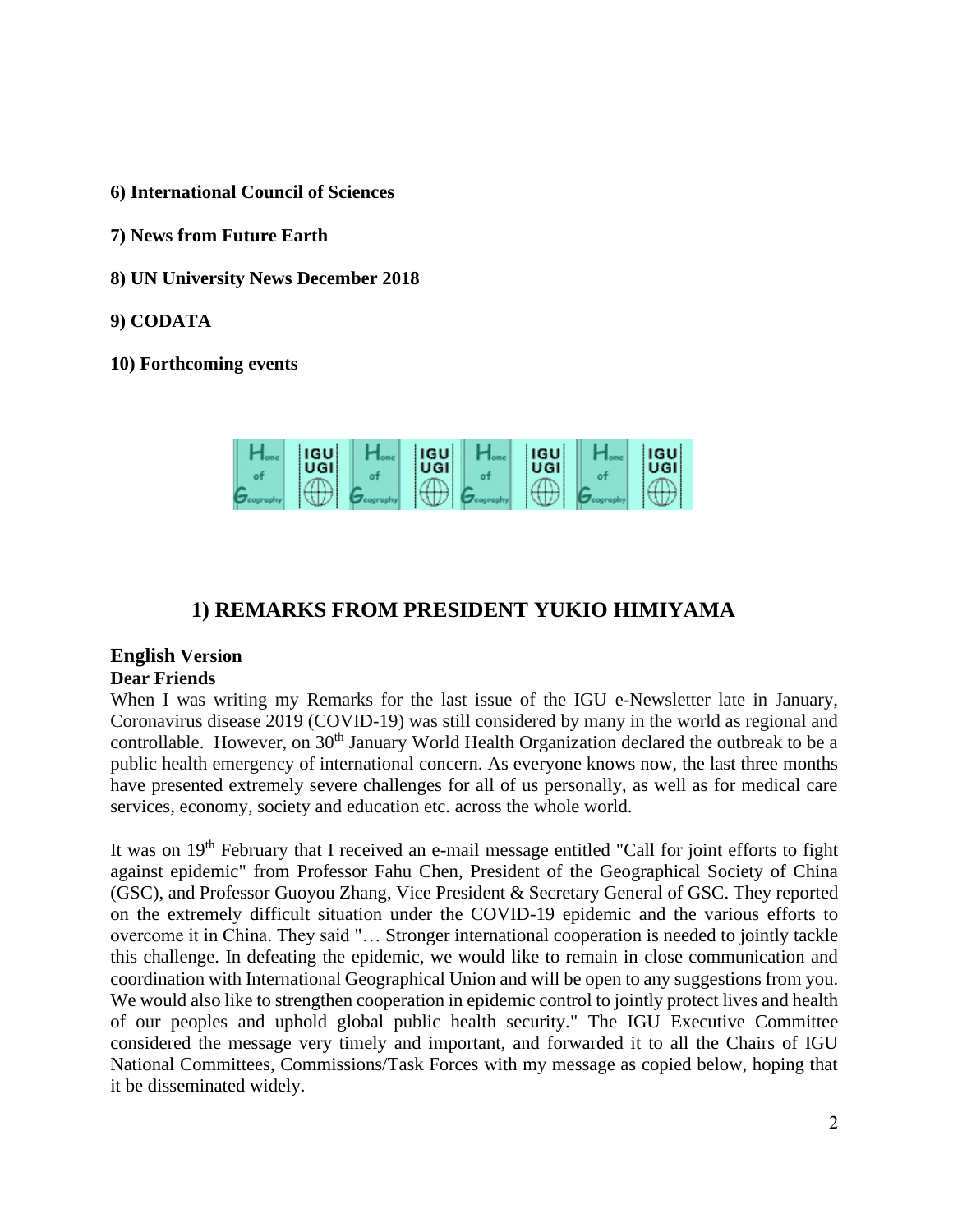*As widely reported, the novel coronavirus 2019 (COVID-19) is spreading in China and in some other countries, and it may possibly even be poised to become a global pandemic. The virus not only endangers human life, but without effective measures it threatens to seriously impact our life support systems, economic, social, cultural and other activities. The situation is particularly acute in China where the disease started and is disrupting normal operations in that country. The message below, which has been sent from the GSC to the IGU, tells how geographers, along with many others in China, are striving to counter the disease, and stresses the need for us to strengthen international cooperation in controlling the epidemic and protecting lives and health of the people. The IGU community offers its support to our Chinese colleagues at this very difficult time and fervently hopes that their sterling efforts to contain the outbreak prove successful. On behalf of the IGU Executive Committee, I would like to thank Professor Fahu Chen, GSC President, and Professor Guoyou Zhang, GSC Vice President & Secretary General, for their timely message. Let us join together and do what we can to combat the outbreak of COVID-19.* 

The responses from the chairs were quick, substantial and enthusiastic, and I believe our Chinese colleagues were encouraged greatly. The message from GSC was followed by proposals/reports from some leading geographers in China: Professor Liu Yansui, the Chair of the IGU Commission on Agricultural Geography and Land Engineering (AGLE), worked with the GSC and the Chinese Government, and reported on "COVID-19 Dynamic Monitoring System for National Prevention and Control (English edition 4.0)", which represents substantial work carried out by his team; Professor Fenzhen Su**,** the Chair of Commission on Geographical Information Sciences, reported on " COVID-19: Challenges to GIS with Big Data". This was a timely and eye-opening product of Commission on Geographical Information Sciences, achieved in collaboration with the State Key Lab of Resources and Environmental Information System of China and GSC. In fact it is no longer a 'report' but is available online in the new journal 'Geography and Sustainability' (see [https://www.sciencedirect.com/science/article/pii/S2666683920300092\)](https://www.sciencedirect.com/science/article/pii/S2666683920300092), with the first author being former IGU Vice President Professor Chenghu Zhou. This paper is also a product of IGU collaboration (see [https://www.sciencedirect.com/science/article/pii/S2095927320301663\)](https://www.sciencedirect.com/science/article/pii/S2095927320301663). Another major report/proposal to COVID-19 came on 23<sup>rd</sup> February from Professor Thomas Krafft

and Professor Paula Santana, the Co-chairs of the IGU Commission on Health and the Environment. The proposal included the following three plans:

- 1. Organising a dedicated special session (or plenary) in collaboration with colleagues from China CDC, WHO, CAS and the Commission at the upcoming IGC in Istanbul.
- 2. Organising an international expert workshop on COVID-19 and other (re-) emerging diseases back-to-back to the Commission's annual training course at CAS in Beijing (IGSNRR) that would specifically include the perspective of health geographers and spatial epidemiologists and inform on how to improve preparedness, academic teaching and public information.
- 3. Setting up a special working group to analyse the lessons learned in the context of interdisciplinary Global Health and using the comprehensive approaches of health geography and spatial epidemiology. This international special working group would start working this year with the perspective to provide a comprehensive report to the extraordinary IGC in Paris 2022.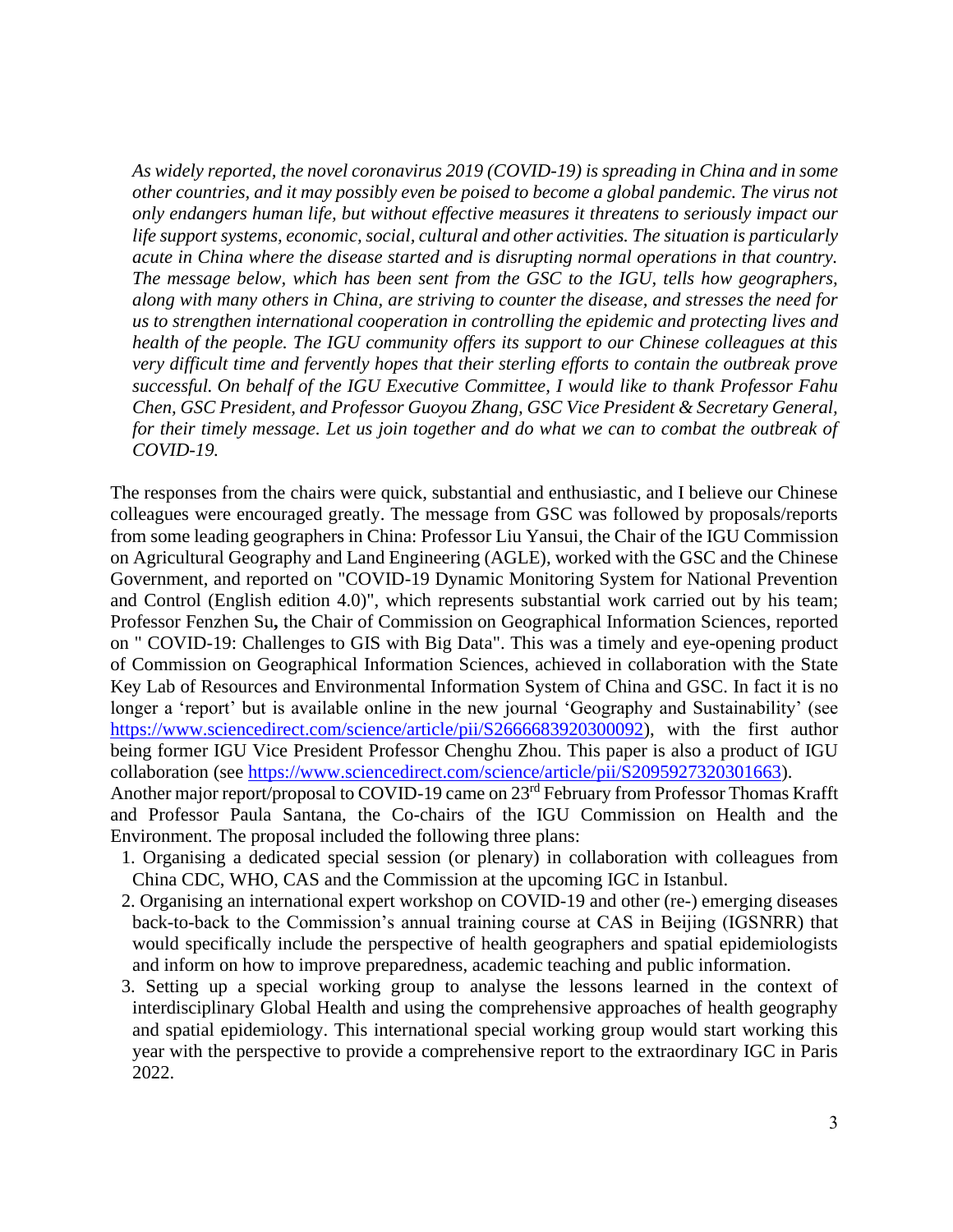It is noted that plan 3 above is already set into practice, as you find on IGU website [\(https://igu](https://igu-online.org/)[online.org/\)](https://igu-online.org/). The IGU EC whole heartedly supports and endorses these initiatives.

On 31<sup>st</sup> March, another major report/proposal came from Professor Carlos Nunes Silva, the Chair of the IGU Commission on Geography of Governance. It is an action plan focused on the worldwide "Local Government Response Towards Covid-19 Pandemic": [https://sites.google.com/view/igucgog-covid19/home.](https://sites.google.com/view/igucgog-covid19/home) It proposes the following three main goals:

- 1. To collect evidence of the strategies, plans, policy measures, and actions taken by local government around the world towards the COVID-19 pandemic, making it available to all, as soon as possible, in the Commission website, in a way that this information can still be useful during the current pandemic.
- 2. To promote joint comparative research on the responses of local government towards the COVID-19 pandemic, its outcomes and impacts, to be carried out by members of the IGU Commission on Geography of Governance, and other interested partners, as soon as possible in the coming months.
- 3. To present, discuss, and publish the outcomes of the comparative research on the worldwide responses of local government towards the COVID-19 pandemic. Specific meetings and/or panels, as well as publications, will be considered in the 2021 and 2022 activity plans of the IGU Commission on Geography of Governance.

Professor Silva adds that the plan is open to the collaboration and support of other colleagues and other IGU members interested in these issues. The Executive Committee sees the plan a valuable, worthwhile challenge, and supports and endorses it.

The Executive Committee had its first meeting this year on 1<sup>st</sup>, 2<sup>nd</sup>, 6<sup>th</sup> and 9<sup>th</sup> April using the Zoom meeting platform. The meeting was originally planned to be held in Rome, then rescheduled for Istanbul, but then changed to a Zoom meeting due to the impossibility of holding a face-to-face meeting given the spread of COVID-19. It was the first Zoom meeting the IGU EC ever had, but we managed to have eight 1.5-2 hours' sessions in four days. The EC approved the Commission Excellence Award for the year 2019 be given to the Commission on Biogeography and Biodiversity. One of the important decisions made in the meeting was the postponement of the 34<sup>th</sup> IGC 2020 Istanbul scheduled from  $17<sup>th</sup> - 21<sup>st</sup>$  August 2020 to  $16<sup>th</sup> - 20<sup>th</sup>$  August 2021, and the consequent postponement of International Geographical Olympiad. These were inevitable because of the severity of COVID-19. The General Assembly (GA) scheduled in the IGC 2020 Istanbul is postponed to the 2021 IGC, although some important agenda items will be executed soon electronically. The schedule for the execution of main items on the GA agenda is as follows:

Election of the IGU President and Executive Committee Members for  $2020$ - $2024$  (1<sup>st</sup> May –  $30^{th}$  June 2020)

Approval of new National Members (June – August 2020)

Approval of Commissions, Task Forces, and their Chairpersons for 2020-2024 (June – August 2020)

Report of the President for the Period 2016-2020 (June – August 2020)

Report of the Secretary General and Treasurer for the Period 2016-2020 (June – August 2020) Selection of the proposal for 37th International Geographical Congress (June – August 2020).

My term as IGU President ends on  $21^{st}$  August 2020, i.e. the last day of the postponed  $34^{th}$  IGC 2020 Istanbul. An EC meeting will be held in Istanbul, if possible, on  $20^{th}$  -  $21^{st}$  August 2020 to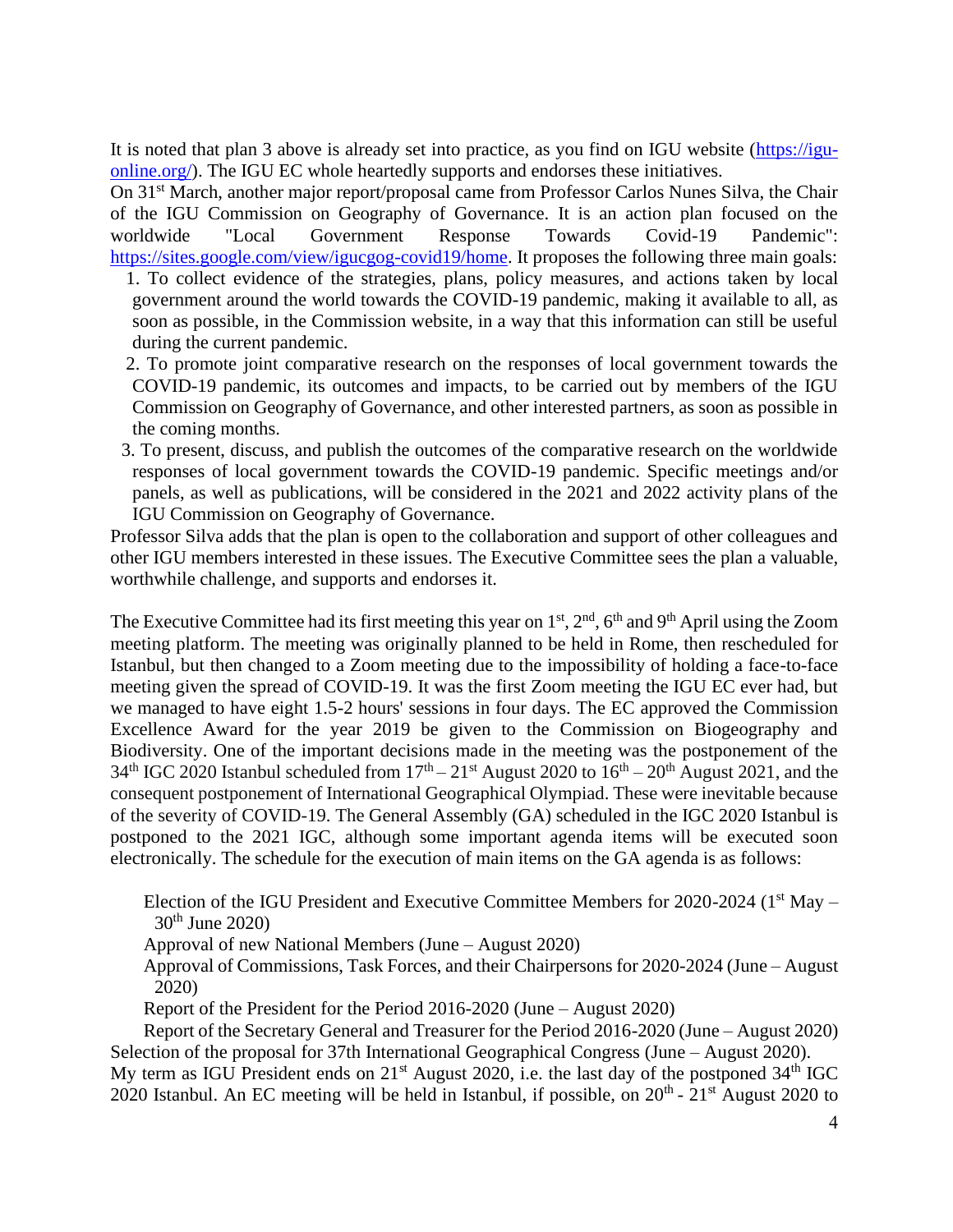wrap up the mission of the four years' term. A follow-on meeting of the EC members for 2020- 2024 will follow immediately after conclusion of the wrap-up meeting. Please note  $21<sup>st</sup>$  August 2020 be the last day of the term of the IGU EC, Commissions and Task Forces for 2016-2020. Let us conclude our activities for 2016-2020 in good shape and develop them further into 2020-2024. We now face huge challenges created by COVID-19 and amplified by various political, socioeconomic and human actions or inactions. Let us maintain and improve our local, regional and global life support systems by consolidating and extending our networks of flows of information, data, knowledge and wisdom- not only within the geographic community but also beyond it - to overcome COVID-19.

## **Yukio Himiyama,**

*President of IGU*



## **2) IGU AND COVID 19: CHINA-IGU MAILS EXCHANGE**

*On February 19th the Geographical Society of China called IGU for taking joint initiatives on COVID 19. President Himiyama immediately answered and asked the Geographers' Community to cooperate. In order to give a full vision of the opinions expressed, I tried to gather the correspondence exchanged and arrived to HofG until 15th April 2020.*

**1)** Wednesday, February 19, 2020 4:08 PM

Call for joint efforts to fight against epidemic

Dear Professor Yukio Himiyama, President of the International Geographical Union, (cc Professor R.B. Singh, Secretary-General of the International Geographical Union) Greetings!

Since the outbreak of COVID-19, the Chinese government has taken the most comprehensive, strict and thorough prevention and control measures to fight against this epidemic. WHO officials and many other government and healthcare officials across the globe are applauding China's unprecedented and aggressive response, which shows that China is highly responsible, not only for the Chinese people's health but also for the sake of global public safety.

At this critical moment, Chinese government is making all efforts in medical treatment of the patients for reducing severe and fatal cases. A national expert group has been assigned to speed up the research and development of vaccines. In tackling the outbreak, the State Council of China has established a centralized dispatch system for the distribution of medical personnel, medical supplies and citizen's daily necessities. Under the leadership of President Xi Jinping and Chinese government, the prevention and control work has achieved positive results and the epidemic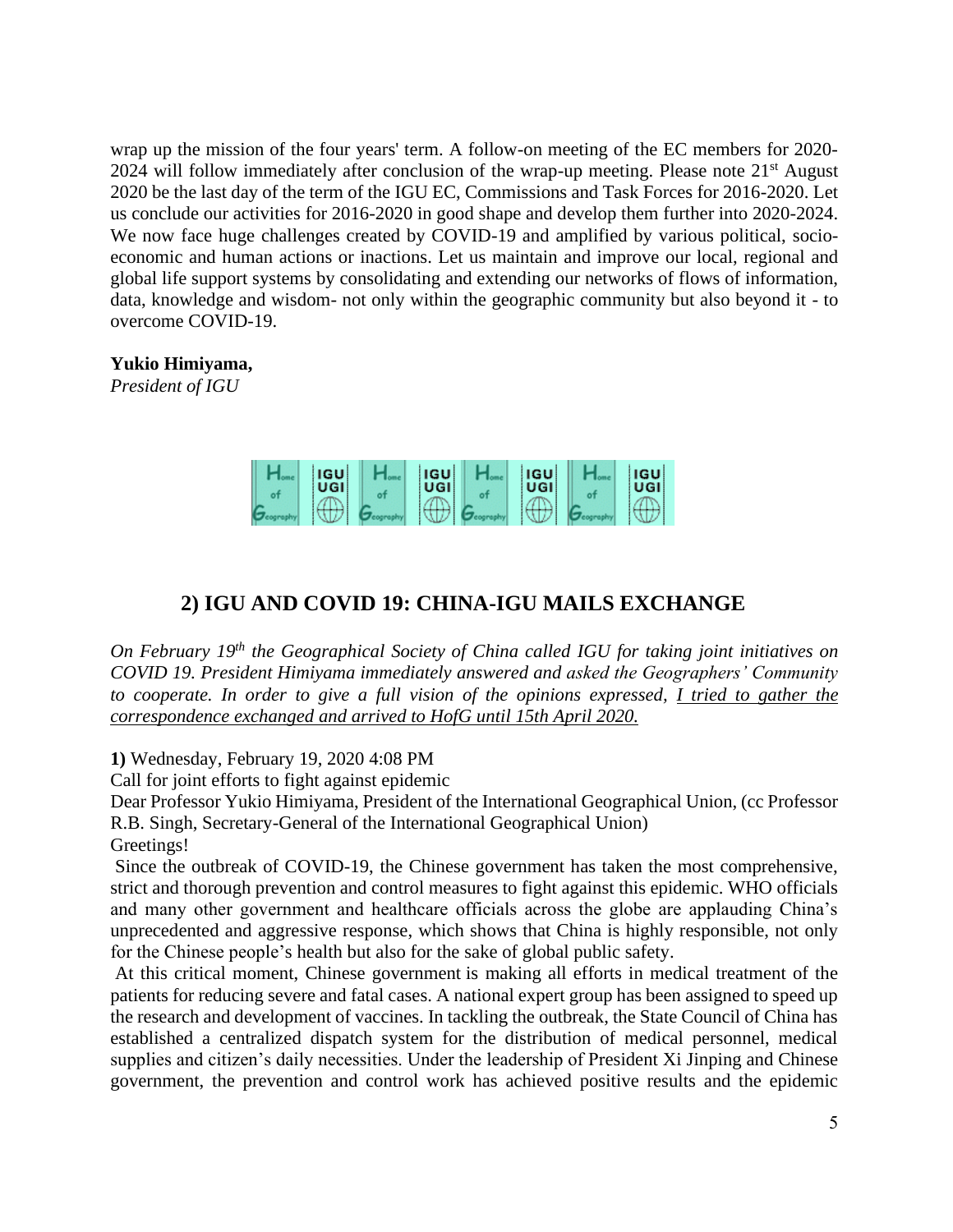situation has shown positive changes due to concerted hard work. We have full confidence in our ability to prevail over the epidemic at an early date.

The fearless and selfless Chinese scientists, doctors and nurses are the mainstay in this battle, making strenuous efforts to counter the epidemic. GSC is working closely with its members, branch societies and partners by mobilizing scientists and professionals with expertise on scientific research, policy-making and science communication in the epidemic control. Since the outbreak of the epidemic, GSC has actively coordinated all resources available to fight against the disease through expanding scientific knowledge, analyzing and predicting epidemic trends, providing advices to the government and public on measures to protect health and prevent and control the spread of the virus and so on.

Virus knows of no national boundaries, but the worst of times reveals the best in people. Stronger international cooperation is needed to jointly tackle this challenge. In defeating the epidemic, we would like to remain in close communication and coordination with International Geographical Union and will be open to any suggestions from you. We would also like to strengthen cooperation in epidemic control to jointly protect lives and health of our peoples and uphold global public health security.

Sincerely yours,

Professor Fahu Chen, President Geographical Society of China

Professor Guoyou Zhang, Vice President & Secretary General Geographical Society of China [gsc@igsnrr.ac.cn](mailto:gsc@igsnrr.ac.cn)

#### **ooooooooooooooo**

**2)** President Himiyama **a**nswer on 23 February 2020

Dear Colleagues,

As widely reported, the novel coronavirus 2019 (COVID-19) is spreading in China and in some other countries, and it may possibly even be poised to become a global pandemic. The virus not only endangers human life, but without effective measures it threatens to seriously impact our life support systems, economic, social, cultural and other activities. The situation is particularly acute in China where the disease started and is disrupting normal operations in that country. The message below, which has been sent from the Geographical Society of China to the IGU, tells how geographers, along with many others in China, are striving to counter the disease, and stresses the need for us to strengthen international cooperation in controlling the epidemic and protecting lives and health of the people. The IGU community offers its support to our Chinese colleagues at this very difficult time and fervently hopes that their sterling efforts to contain the outbreak prove successful. On behalf of the IGU Executive Committee, I would like to thank Professor Fahu Chen, GSC President, and Professor Guoyou Zhang, GSC Vice President & Secretary General, for their timely message. Let us join together and do what we can to combat the outbreak of COVID-19.

With Best Regards,<br>'Yuhw *Hi*mi**yama** 

Yukio Himiyama, IGU President e-mail: [himiyamay@kkd.biglobe.ne.jp](mailto:himiyamay@kkd.biglobe.ne.jp) [yukiohimiyama@gmail.com](mailto:yukiohimiyama@gmail.com)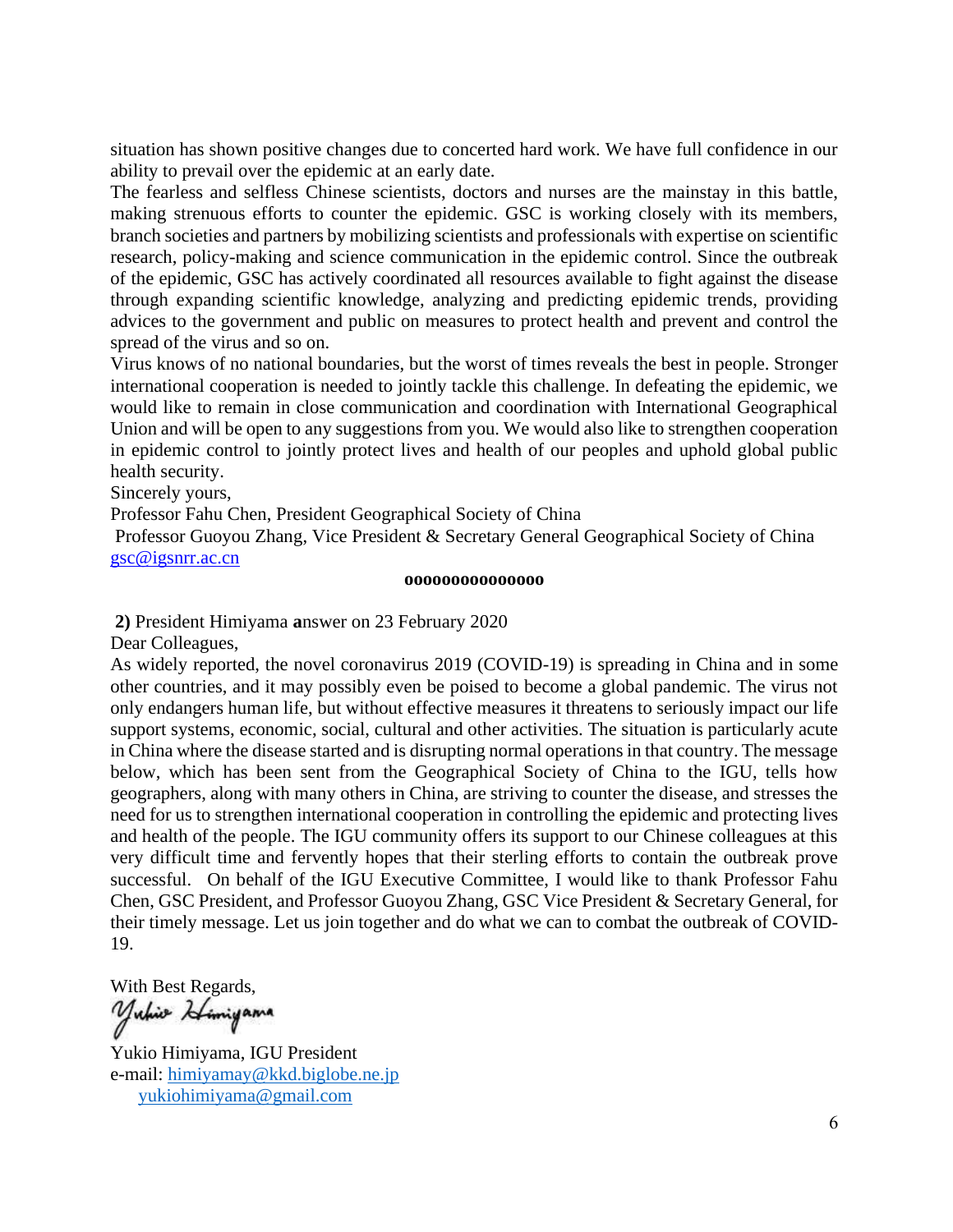#### **ooooooooooooooo**

**3)** Monday 24 February, from IGU Comm. on Health:

Dear Prof. Yukio Himiyama,

Thank you for forwarding the communication on COVID-19 signed by our Chinese colleagues of the Geographical Society of China: Professor Fahu Chen and Professor Guoyou Zhang and for your request for any suggestions by the IGU Commissions. The IGU Commission C16.20 on Health and Environment and our commission members closely follow the enormous effort of our Chinese colleagues to contain and combat the current outbreak. The Commission has closely collaborated during the last decade with Chinese colleagues at the Chinese Academy of Sciences (IGSNRR) and at China CDC and Beijing CDC on (re-) emerging infectious diseases, environmental health and global health. We are fully aware of the major achievements of the Chinese CDC system in building up an effective surveillance and response systems after the SARS crisis that has helped in the case of COVID-19 to intervene much earlier and much more effective than during the previous outbreak. Both my co-chair Professor Paula Santana and I are fully committed to support our Chinese colleagues in their efforts to contain the outbreak, to enhance preparedness for future outbreaks and to contribute to a better understanding of the causes, necessary responses and adequate preparedness measures among the general public. And it goes without saying rthatthis is a global issue and not a Chinese crisis and therefore requires concerted action of the international community.

On behalf of the IGU Commission C16.20 on Health and the Environment we would like to propose three immediate activities:

1. With the support of the IGU executive and the local organisers the IGU Commission on Health and the Environment could organise a dedicated special session (or plenary) in collaboration with colleagues from China CDC, WHO, CAS and the Commission at the upcoming IGC in Istanbul.

2. The Commission could organise an international expert workshop on COVID-19 and other (re-) emerging diseases back-to-back to the Commission's annual training course at CAS in Beijing (IGSNRR) that would specifically include the perspective of health geographers and spatial epidemiologists and inform on how to improve preparedness, academic teaching and public information.

3. The Commission could set up a special working group to analyse the lessons learned in the context of interdisciplinary Global Health and using the comprehensive approaches of health geography and spatial epidemiology. This international special working group would start working this year with the perspective to provide a comprehensive report to the extraordinary IGC in Paris. The three suggestions are complimentary and intended to demonstrate our willingness and ability to engage and to respond scientifically adequate and sound to an international crisis that requires international collaboration and solidarity as well as our joined efforts as scientific community. In the case that you do agree with our proposals we would kindly request an endorsement and the support of the IGU executive to further proceed.

With kind regards On behalf of the IGU Commission C16.20 on Health and the Environment Prof. Thomas Krafft Prof. Paula Santana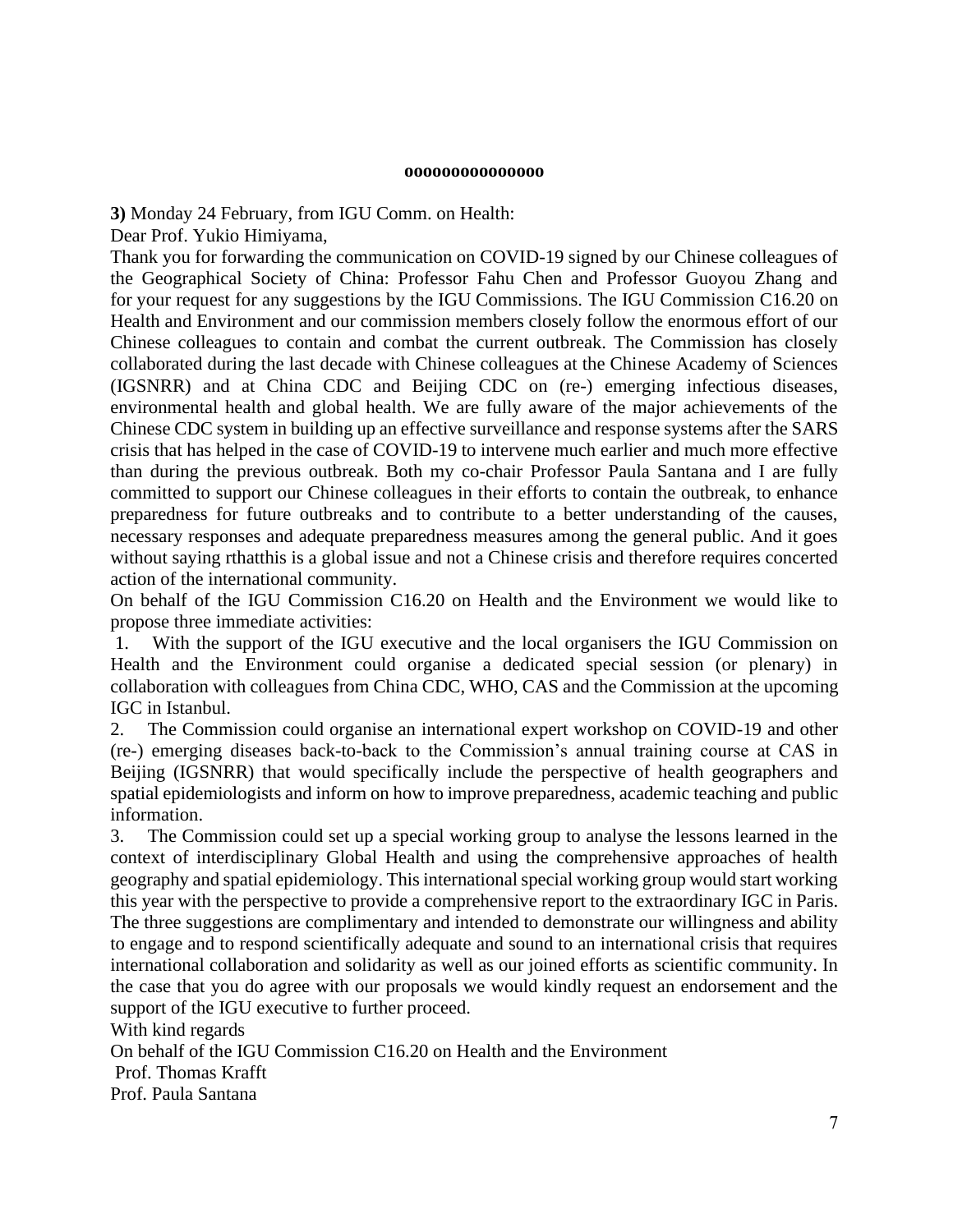#### **ooooooooooooooo**

**4)** Tuesday 25 February; in attachment GEMDS, Global Epidemic Monitoring and Decisionmaking System

Dear IGU president Himiyama and members,

This is Yansui Liu, chair of the IGU Commission on Agricultural Geography and Land Engineering (IGU-AGLE). We highly appreciate the joint efforts call initiated by the Geographical

Society of China (GSC), and the quick response from President Yukio Himiyama and other colleagues.

As the novel coronavirus (COVID-19) has now spread to 29 countries and infected nearly 80,000 (2634 dead cited WHO) globally. During the past month, we have experienced very strict epidemic prevention while carrying out epidemic and geography related research. The epidemic spreading, regional prevention and control, scientific decision support for the government should be a comprehensive geographical problem. Thus, we geographers can do something together, to contribute to the fight against the coronavirus. Considering the current epidemic situation, we hereby would like to share with you several proposals.

1) To jointly develop a Global Epidemic Monitoring and Decision-making System (GEMDS). Our research group at Institute of Geographic Sciences and Natural Resources Research, Chinese Academy of Sciences has developed a National Novel Coronavirus Monitoring System (NNCMS, V2.0) under the guidance of CAS and GSC, which can record and follow individual's health situation and make prediction of the epidemic. Several consulting reports for Chinese government were produced according to the analysis supported by the system. As far as we know, several teams of Chinese geographers have carried out relevant systematic research. Any ideas to develop GEMDS and volunteers are welcome to join these works.

2) To suggest IGU organizing experts to investigate and analyze the epidemic situation and make modelling prediction at both national and global levels. All this works finally turns into IGU research reports which are to submit to WHO and other relevant countries or regions.

3) To initiate several projects in the fields of Global Epidemic Monitoring and Decision-making System (GEMDS) for public health and hazards controlling based on the research practice of the novel coronavirus. We appreciate the support from IGU and joint applications and international cooperation are encouraged.

Do hope you can evaluate the proposals and make feedbacks. We sincerely hope IGU can make in-time contribution to the global coronavirus prevention. Enclosed is the manual of NNCMS in Chinese, and we can offer other languages version if necessary. Finally, wish you all the best and good health.

With kind regards,

On behalf of the IGU C17.39 Commission on Agricultural Geography and Land Engineering (IGU-AGLE)

Professor Yansui Liu [\(liuys@igsnrr.ac.cn](mailto:liuys@igsnrr.ac.cn) [liuyansui@126.com\)](mailto:liuyansui@126.com)

Institute of Geographic Sciences and Natural Resources Research,

Chinese Academy of Sciences

11A Datun Road, Chaoyang District

Beijing 100101, China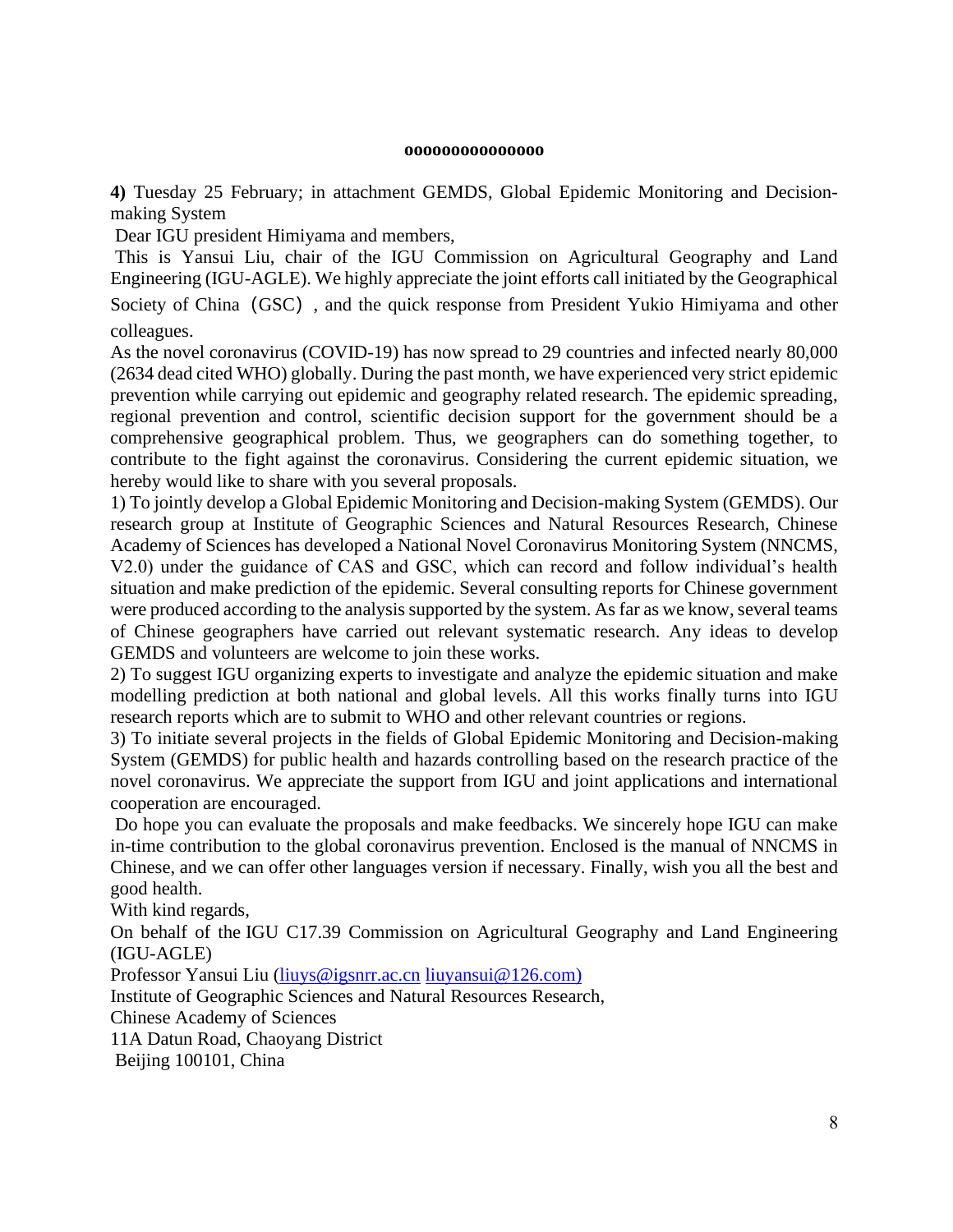## [Tel:+861064889037\(O\),](tel:+861064889037(O)) Mobile:13910554525

(The attachment can be seen in *www.homeofgeography.org/Covid19*)

#### **ooooooooooooooo**

**5)** Tuesday 25 February, from Maria Paradiso

Dear All

Thanks a lot for the debate.

It is interesting to assess how social media and TV push fears and corrupt information. More than a prediction system there is a problem of hospital facilities taking into account that since this kind of flu spread more rapidly there is a problem of lack of reanimation structure. Intensive therapy. It looks like a more severe flu. Not more than this. Vulnerable people are those aged and diseased.

It is indeed a problem that in our global age an accent should be put in my opinion on the weakening of the Welfare State with less investment by politics and governments on rethinking and enlarging provision of care in light of new flues. There could be room for geographies of welfare and public health in terms of infrastructure and their distribution. Debate on health governance. Media amplification of risks. Much debate I guess for human geographies and global issues regarding the political cultures everywhere which limit public care. Just thought

Best regards

Maria Paradiso

Chair of IGU Commission C16.30, Mediterranean Studies

#### **ooooooooooooooo**

**6)** Wednesday, 26 February: On behalf of the Romanian National Committee, Romanian Geographical Society and of the Institute of Geography of the Romanian Academy, we express our support for all Chinese colleagues to overcome the difficult situation related to outbreak of COVID-19.

Institute of Geography, Romanian Academy, experienced excellent long time connections based on bilateral agreements of our Academies, visiting and receiving visits of many distinguished Chinese colleagues in Romania.

We are sure that you and all international community will continue to collaborate to combat the outbreak of COVID-19. Let's hope to meet together in an IGU meeting soon. With best wishes,

Academician Prof. Dan Balteanu – Chair of the IGU Romanian National Committee,

Director Institute of Geography, D. Racovita 12, 023993

Dr. Monica Dumitrascu – Vice-President of the Romanian Geographical Society Sector 2, Bucharest, Email: igar@geoinst.ro

#### **ooooooooooooooo**

**7)** Friday 27 Febr., from Prof: Himiyama Dear Professor Liu,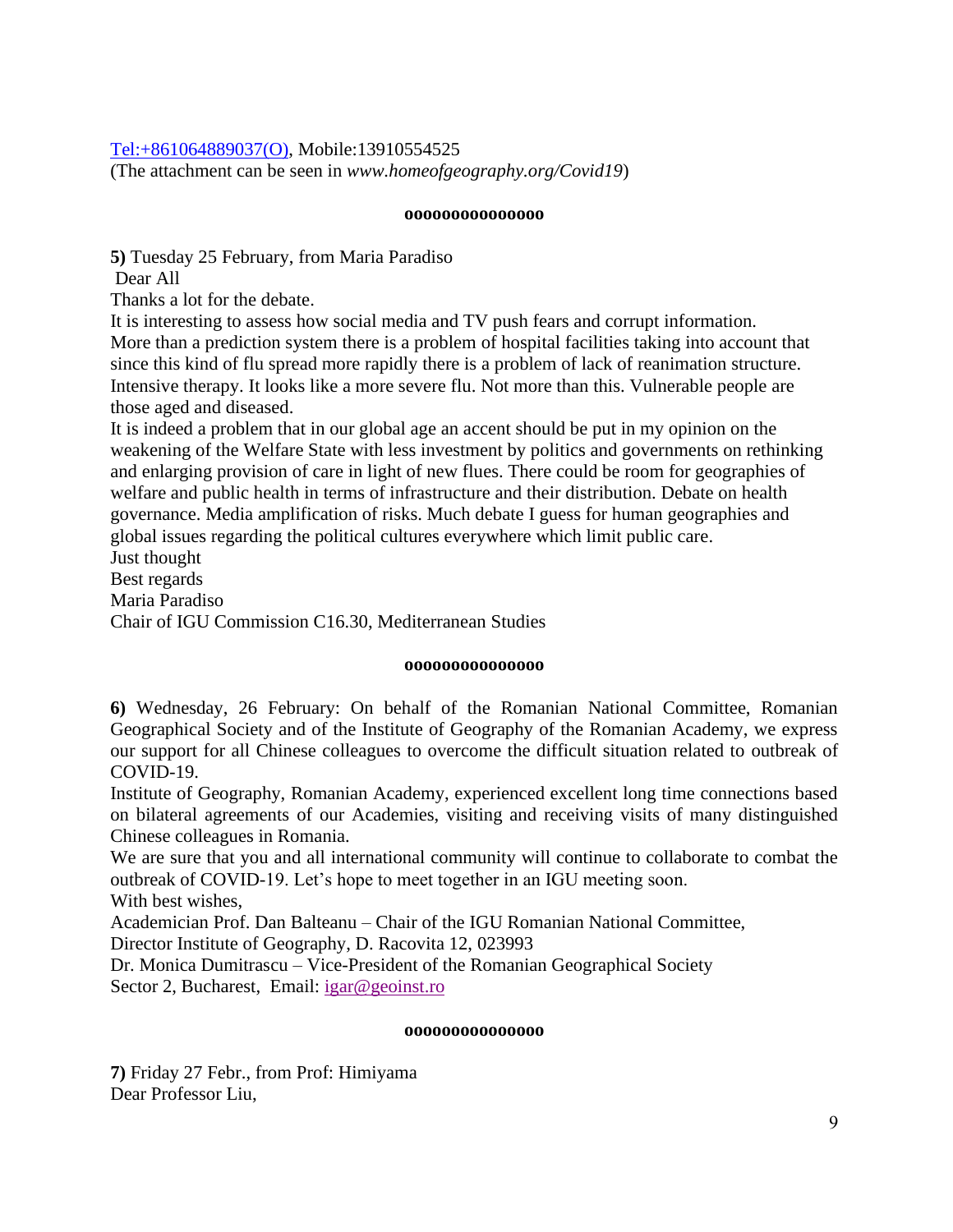Thank you for your enthusiastic proposal. Let me discuss the matter with the Executive Committee colleagues.

For that it would be very useful if there is an English version of the manual of NNCMS. Sincerely Yours,

Yukio Himiyama

#### **ooooooooooooooo**

**8)** Sunday 1st March, from Geographical Society of China

Dear Prof. Yukio Himiyama and colleagues of IGU community,

Since the outbreak of novel coronavirus disease (COVID-19), many colleagues from international community have expressed their understanding, sympathies and support to the Geographical Society of China, Chinese geographers, and Chinese people in combating the COVID-19 epidemic in different ways.

In the letters, they highly commended the efforts China and Chinese scientists have made in the epidemic control and appreciated the courage and confidence shown by Chinese people in the battle. We are pleased and grateful that many of them have demonstrated their willingness to contribute scientifically through research collaboration on geography and epidemic to counter with the disease.

On behalf of the Geographical Society of China, we wish to express our sincere gratitude to all the colleagues and friends who are willing to provide any kind of support and help. Special thanks to Prof. Yukio Himiyama, President of IGU, for forwarding the call for joint efforts within IGU community and mobilizing geographers worldwide to join the combat with the virus. Many thanks to Prof. Thomas Krafft and Prof. Paula Santana, co-chairs of IGU Commission on Health and Environment, and Prof. Yansui Liu, chair of IGU Commission and Agriculture Geography and Land Engineering, for their timely responses and proposals to tackle this global issue. We think these proposals are all good and helpful. We strongly support them and are glad to work with our colleagues on the proposals.

A friend in need is a friend indeed. We know we are not alone and you are together with us! Your great support will undoubtedly enhance our confidence in winning the fight with the virus and getting through the difficult time. Hope to see you all as soon as the battle is won! Sincerely yours,

Professor Fahu Chen, President Geographical Society of China

Professor Guoyou Zhang, Vice President & Secretary General Geographical Society of China

#### **ooooooooooooooo**

**9)** Monday 3 March, from President Himiyama to IGU-AGLE

Dear Professor Liu,

Thank you very much for your encouraging and informative proposal. The IGU Executive Committee discussed the matter, and decided to send you the message below:

The IGU Statutes (see [https://igu-online.org/organization/statutes/\)](https://igu-online.org/organization/statutes/) point out, among others, the following items as IGU objectives:

I. Denomination, Objectives and Domicile of the Union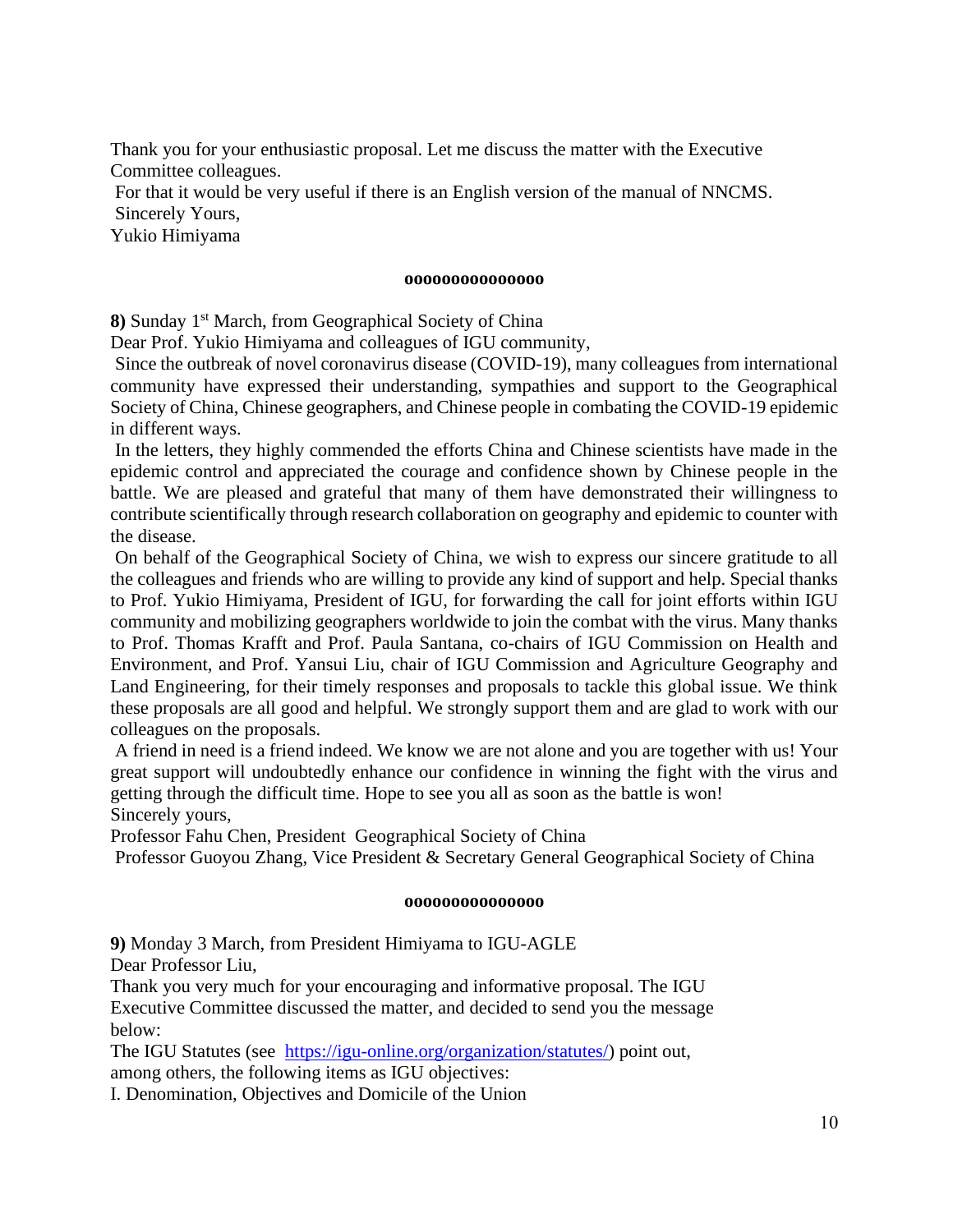B. The purposes of the International Geographical Union are:

- 1. to promote the study of geographical problems;
- 2. to initiate and co-ordinate geographical research requiring international
- co-operation and to promote its scientific discussion and publication.

Therefore, the purpose of the proposed plan fits the IGU objectives perfectly.

It looks that the proposal was made by IGU Commission on Agricultural Geography and Land Engineering in cooperation with China-Beijing National Committee for the IGU. As is seen in the IGU Statutes items shown below, the IGU Commission and the National Committee can work together to realize the proposals.

VI. Commissions

 G. A Commission may undertake research contracts and may request grants from national or international, or other appropriate, organizations. Commissions must inform the Executive Committee of the action taken and the results achieved.

II. The Membership of the Union

 D. The Committees for the IGU shall promote the objects of the Union in their respective countries with specific reference to international aspects.

(note: 'Committee' here denotes 'National Committee')

At this stage the EC believes that the research and related activities on COVID-19 should be conducted or promoted by the existing Commissions and National Committees with the support of the EC wherever it is necessary and possible.

Let's work together for our common goal!

Sincerely Yours,

Yukio Himiyama, IGU President

#### **ooooooooooooooo**

**10)** Wednesday 4 March, From Prof: Liu Yansui

Dear President Himiyama,

After receiving your reply, our IGSNRR-CAS team is very grateful. In recent days, with the attention and support of the Geographical Society of China (GSC), we have organized scientific research forces in a timely manner and devoted them to the developing of " COVID-19 Dynamic Monitoring System for National Prevention and Control (English edition 4.0)" and the producing of relevant English manuals in response to the general needs of different countries around the world. Today, it has been completed and passed the network debugging. The system operation and functions are all normal

According to WHO report 43, COVID-19 is spreading rapidly around the world (out of China), reached 72 countries by 3th March with more than 10566 infections and 166. Coronaviruses have no borders, and science-technology have no borders, we hope that geographers can do something, especially give full play to the supporting role of Geography in the dynamic monitoring and scientific decision-making of epidemic prevention and control.

Now, on behalf of our expert team and with the friendship of many Chinese geographers, I'd like to submit "COVID-19 Dynamic Monitoring System for National Prevention and Control (English edition 4.0)" to you and IGU led by you. Our biggest wish is that the IGU will make great achievements in the process of global epidemic prevention and control. It is hoped that the IGU will play a leading role in organizing and mobilizing all committees and relevant national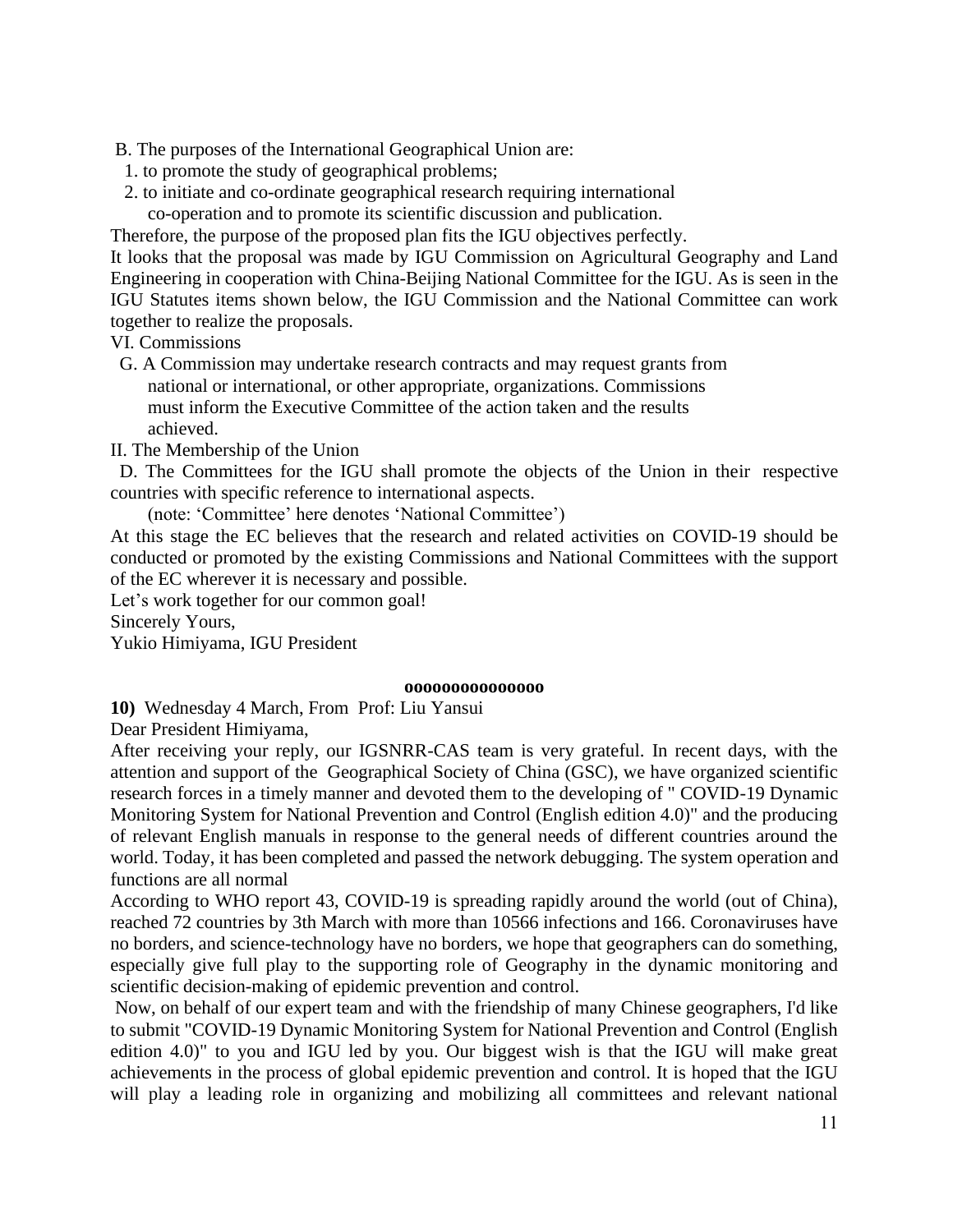geographic societies to recommend this monitoring system, and accurately serve the national and regional epidemic prevention and control work. At the same time, recommend this monitoring system to WHO. International geographers are willing to contribute our expert wisdom and professional strength to global COVID-19 epidemic prevention and control.

Best wishes,

Yansui LIU

(IGU COVID 19 can be found in: [www.homeofgeography.org](http://www.homeofgeography.org/) then open COVID 19 and IGU COVID Dynamic Monitoring System)

#### **ooooooooooooooo**

#### **11) Wednesday 4 March**, from G.Bellezza

Dear Prof. Liu,

as past IGU Vice President (2008-2014), I am editing since 2003 the website [www.homeofgeography.org](http://www.homeofgeography.org/) and the quarterly IGU Newsletter. In case you didn't receive it, I attach a copy here.

I received your mail with the COVID 19 Dynamic Monitoring System, and I already posted it in the website, and also diffused to the Presidents of Association of Italian Geographers, the Association of Italian Teachers of Geography and of Italian Geographical Society. Be sure that I continue the task of editing IGU Newsletter and HofG website with the aim to make people know that Geographers are doing many important things, beside teaching Geography.

Some weeks ago I couldn't imagine to live in the second Nation for COVID 19, but let me add that is probably due to the fact that our public health system immediately started to check thousands of people for Coronavirus: something many other European States began only last week, if at all (and the same, I think, in the USA).

With all my best wishes,

Giuliano Bellezza

#### **ooooooooooooooo**

**12)** Thursday 5 March, from Liu Yansui:

Dear Professor Giuliano Bellezza,

My team and I thank you very much for your prompt reply, recommending the "COVID-19 Dynamic Monitoring System for National Prevention and Control (C19-DMS)" to the Italian geographical community in the first time. You are a famous geographer and past IGU vice president. Your support and recommendation will be conducive to the practical application of C19- DMS.

Today's latest data show that the number of countries with coronavirus epidemic increased to 76, with 5328 people infected in South Korea and 33 dead, followed by Italy, with 2502, but 79 dead. In the case of China, we are very sad to see these rising data. In this regard, we geographers should be able to do something! In China, since February 13, the COVID-19 Dynamic Monitoring System for National Grassroots Prevention and Control (v 3.0) developed by us had played an important role in non-contact reporting, dynamic monitoring and statistical analysis of grassroots epidemic. Many Chinese geographers have done outstanding work.

Dear president, IGU is the highest organization in international geography. In this global epidemic prevention and control battle, IGU, geographical societies and geographers of all countries have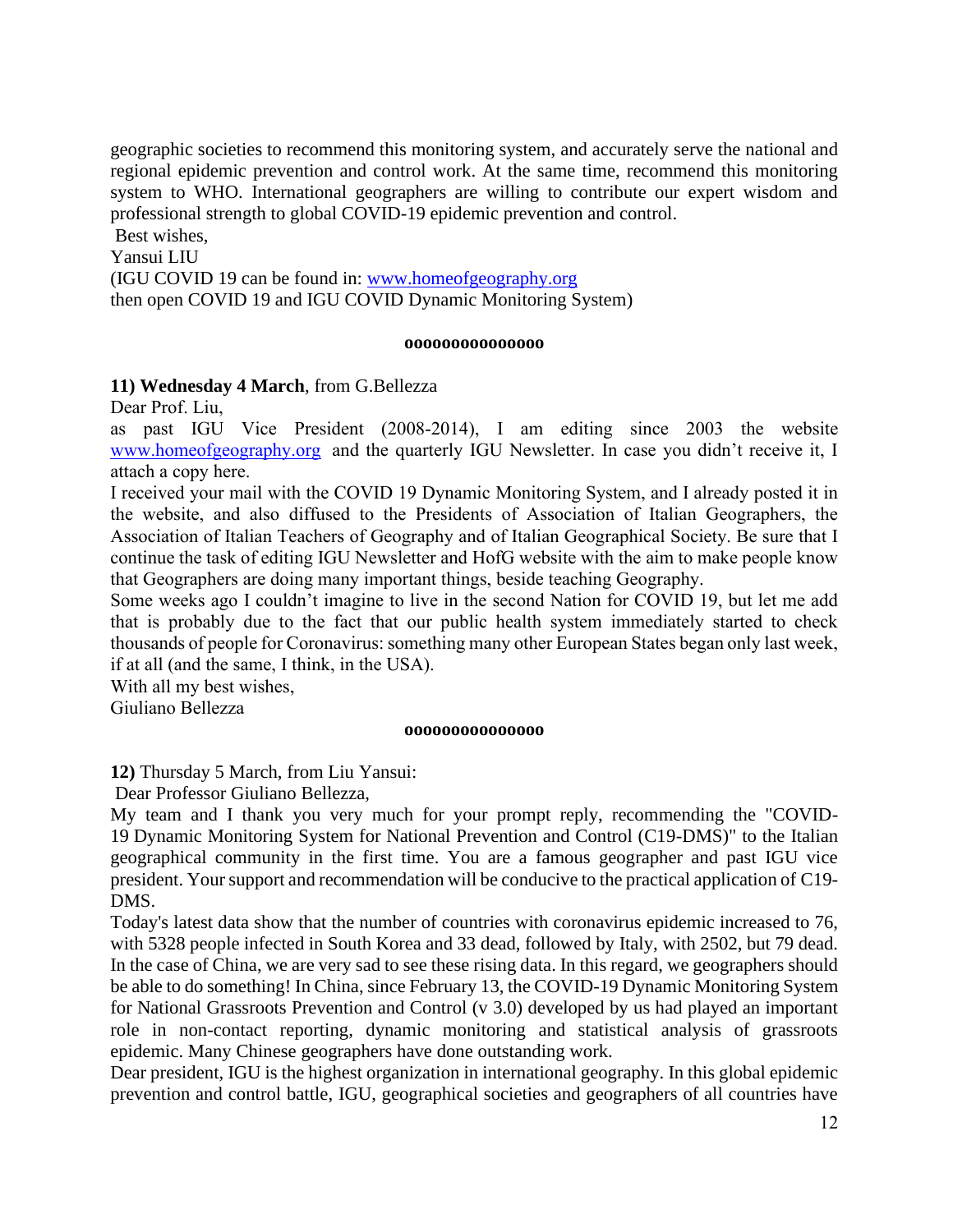the conditions and ability to play an important supporting role, which still needs to strengthen the organization and publicity work, so that the world can know IGU and Geographers. We have the feelings and ability to make important contributions to it! I would like to ask you to continue to promote and recommend the C19-DMS, including on the website of IGU home page and relevant committees. If we can make a special issue of IGU Newsletter, the recommended effect

will be better. Thank you very much

In November 2018, I was elected TWAS Fellow, and went to Trieste city, Italy to attend the 28th Academician Conference, and visited several beautiful Italian cities! I wish you and your families, and all Italian people a smooth and healthy life!

With all my best wishes,

Yansui LIU

#### **ooooooooooooooo**

**13)** Friday 6 March, from IGU Commission on Health:

Dear colleagues,

Further to our exchange of ideas and proposals for engaging in the scientific debate on COVID 19 (SARS-CoV-2) we would herewith like to confirm that we will go ahead with the preparations for the strategy that we outlined in our message to the IGU president and that was subsequently endorsed both by the IGU executive and the Geographical Society of China.

Since our last communications we have been consulting with our commission members and other colleagues in China and in other affected regions. We are now preparing the necessary steps both for the ICG session and the proposed workshop in Beijing and will be in contact with the Turkish local organisers and the colleagues at CAS and GSC regarding the next steps. As agreed, we will keep the IGU secretariat continuously informed about the progress.

In the last days we have received a lot of supporting communications from many colleagues and also further proposals for example from the IGU Commission on Agricultural Geography and Land Engineering. We highly welcome these suggestions and ideas and will follow up directly with our various colleagues.

The IGU Commission on Health and the Environment is aware that we are still at an early stage in the development and that considerable joint effort is needed before we will have a comprehensive understanding of the necessary consequences resulting from this outbreak regarding prevention, preparedness and managing. Again we would like to point out that China has done tremendous work to contain the outbreak. This has been acknowledged in the recent report of the WHO-China joint mission on COVID-19 that described China's response to the outbreak as follows: "In the face of a previously unknown virus, China has rolled out perhaps the most ambitious, agile and aggressive disease containment effort in history." Unfortunately, we are now seeing that other regions might be less well equipped to effectively respond.

There will be considerably lessons to be learned based on a thorough and sober analysis. Geography and Health Geography in particular have much to contribute to this analysis and should therefore engage in the scientific and societal debates. But this needs to be based on sound scientific work and open academic discourse and must avoid short-lived conclusions or recommendations.

With kind regards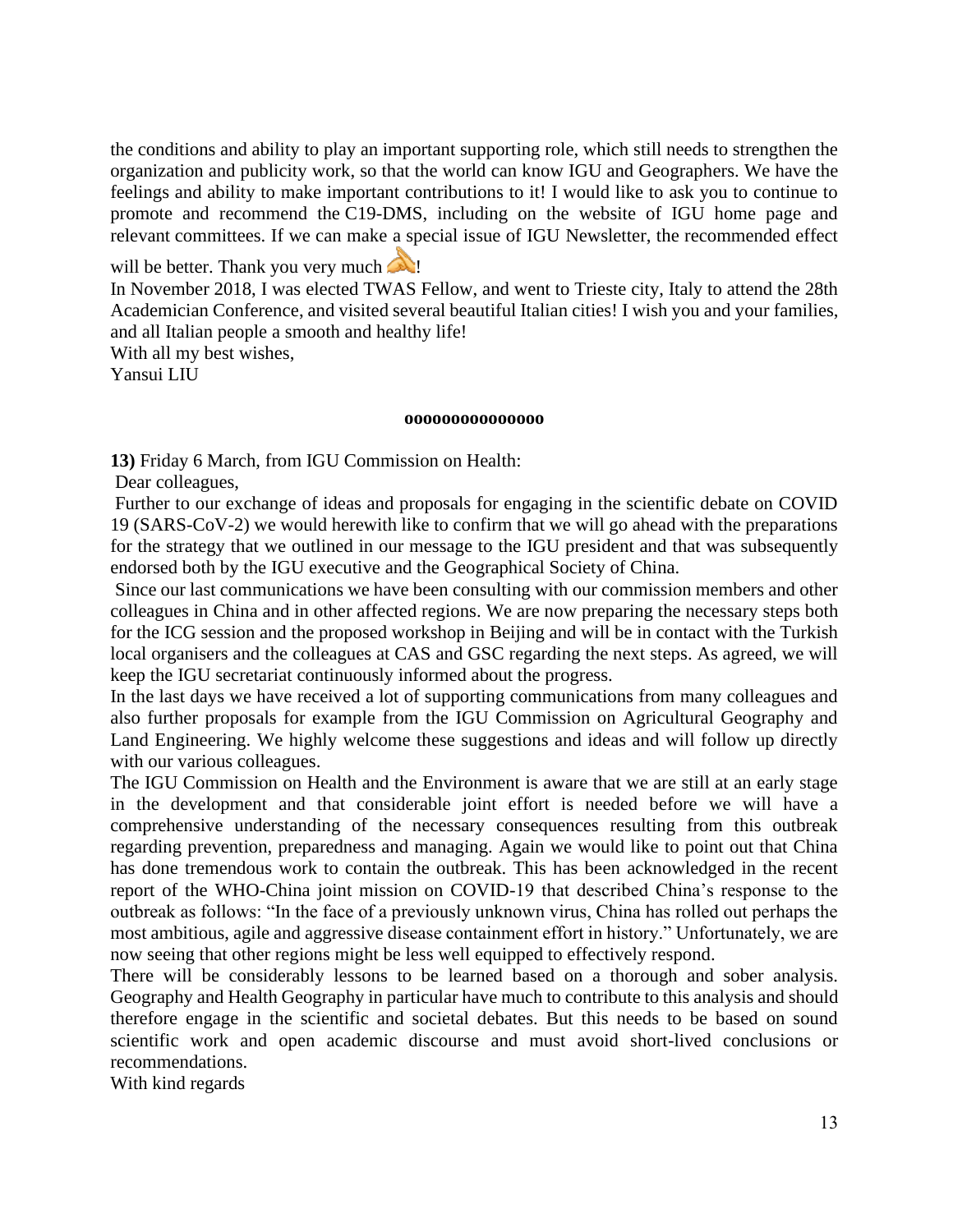On behalf of the Commission Prof. Dr. Thomas Krafft Prof. Dr. Paula Santana Chairs IGU Commission on Health and the Environment

#### **ooooooooooooooo**

**14)** Saturday 8 March, from President Himiyama

Dear Professor Liu,

Thank you very much for your " COVID-19 Dynamic Monitoring System for National Prevention and Control (English edition 4.0)", which represents substantial work carried out by your team, with the strong support of China-Beijing National Committee for the IGU, for the benefit of the society. The IGU Executive Committee admires your devotion and tireless effort to it and congratulates you for your achievement so far. We hope that the newly developed system is effectively used, tested and further improved for the prevention of the spread of COVID-19 in China, and shows itself as a good example of what type of system could be put in place to help slow the spread of the virus. The balance between social benefit and privacy varies from country to country and it is not an easy issue, but nevertheless there are many lessons to be learned from that in other countries. Please keep the world geographic community informed of the progress of your courageous work. Sincerely Yours,

Yukio Himiyama, IGU President

#### **ooooooooooooooo**

**15)** Thursday 12 March, from Fenzhen SU

Dear President Himiyama and colleagues of IGU,

Following the call from IGU, our commission on GIS with the State Key Lab of Resources and Environmental Information System of China and the Geographical Society of China (GSC), finished the report of GIS fighting against COVID-19 in China.

[Report attached.](../COVID%2019/COVID-19_%20Challenges%20to%20GIS%20with%20Big%20Data.pdf)

(*Report posted also in www.homeofgeography.org/COVID19[/Covid 19 and challenges to GIS](http://www.homeofgeography.org/uk/COVID%2019/COVID-19%20%20and%20Challenges%20to%20GIS%20with%20Big%20Data.pdf)  [with Big Data\).](http://www.homeofgeography.org/uk/COVID%2019/COVID-19%20%20and%20Challenges%20to%20GIS%20with%20Big%20Data.pdf)*

Best wishes for you all,

Fenzhen Su, Chair, International Geographical Union (IGU) Commission on Geographical Information Sciences);

11A Datun Road, Chaoyang District

Beijing 100101, China

Email: [sufz@lreis.ac.cn](mailto:sufz@lreis.ac.cn)

#### **ooooooooooooooo**

**16)** To: Professor Fenzhen Su, the Chair of Commission on Geographical Information Sciences Dear Professor Su,

Thank you very much for your report " COVID-19: Challenges to GIS with Big Data". It is really a timely eye-opening product of Commission on Geographical Information Sciences achieved with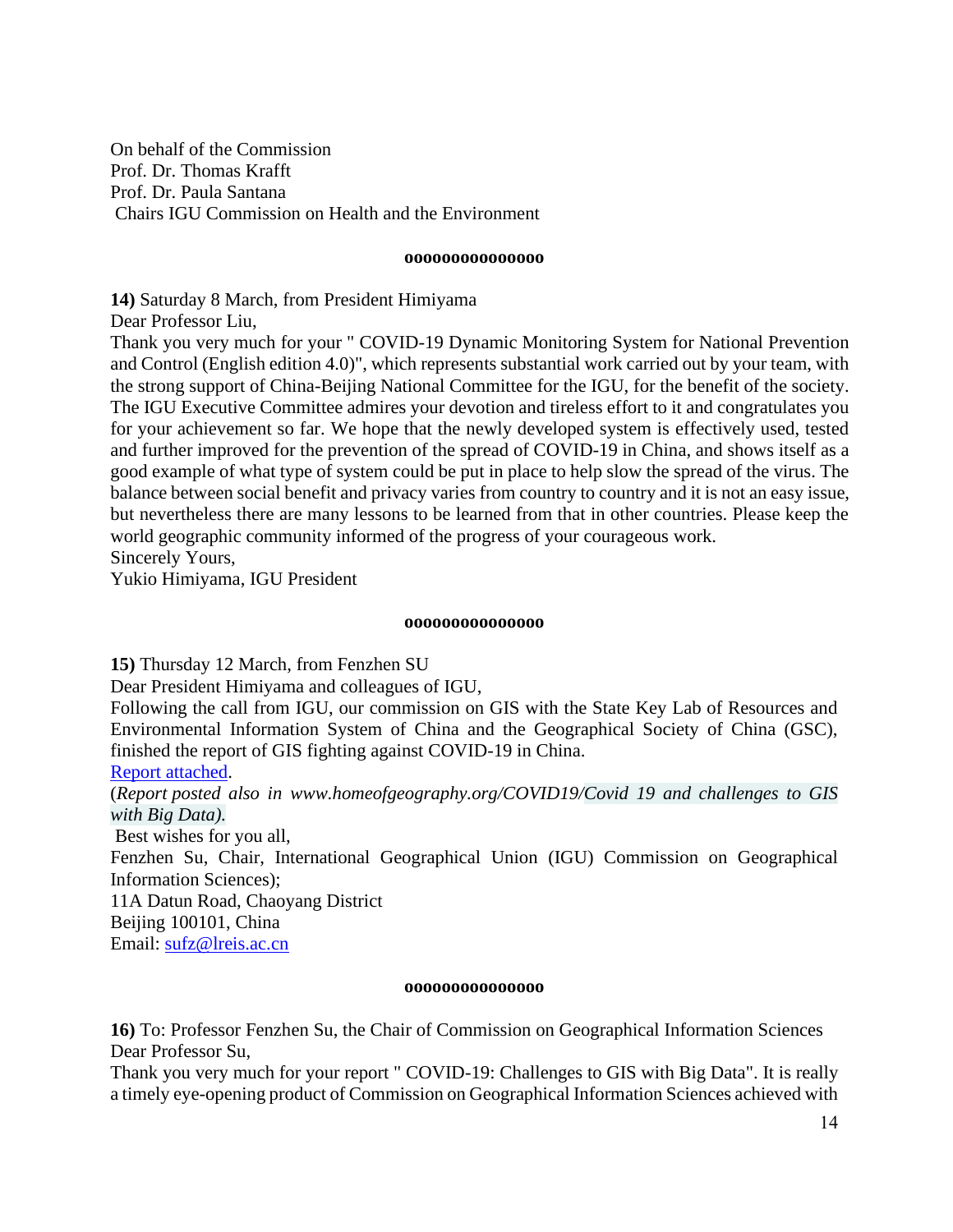the State Key Lab of Resources and Environmental Information System of China and China-Beijing National Committee for the IGU represented by the Geographical Society of China (GSC). The IGU Executive Committee sees this report an extremely valuable contribution to the fight against COVID-19 not only in China, but in the whole world, and believes that it should be known widely. Please keep the world geographic community and beyond informed of further progress of your work and its effect.

Sincerely Yours,

Yukio Himiyama, IGU President

#### **ooooooooooooooo**

**17) From Wenwu Zhao and Boje Fu** and others (including Mike Meadows) A systematic approach is needed to contain COVID-19 globally Link <https://www.sciencedirect.com/science/article/pii/S2095927320301663>

#### **oooooooooooooooooo**

## **18)** Thursday 2 April, from the IGU Commission on Geographical Education

Fellow Geography Educators

In these difficult times, how we respond to the challenges will have both immediate and downstream impact on education.

I am sure you must be inundated by news about the CoVID19 pandemic locally, and from around the world on a daily basis. Many of us live in places where restrictions on movement and lockdowns are imposed and educators around the world have to adapt to remote teaching and online learning very quickly.

Many institutions have moved the majority of their course offering to online platforms. We are mindful however that while our faculty engage in remote teaching, that it must result in meaningful online learning. Further downstream, we also need to consider how best education can prepare our children to handle the social emotion aspects of such unprecedented disruptions. We need to show our children the resolve and commitment to come through this better than before. Resilience, adaptability, collaboration and empathy become important values for our children.

As a community of geography educators, we could tap into the collective wisdom and resources that colleagues around the world have adopted during these extraordinary times. But we first need to know what to look for and where to find them.

So as a start, we will be asking for colleagues who have resources or online learning packages that you are using for geographical education to share the information about these resources through a quick poll we will be conducting.

Please fill up the form by 9 April: [https://forms.gle/W5rrht1pcdHbifoz5](http://www.igu-cge.org/?nltr=Mjk7NDUyO2h0dHBzOi8vZm9ybXMuZ2xlL1c1cnJodDFwY2RIYmlmb3o1OzswZTM3M2VlY2I5NTBhYzUwYzkxMmMwNjcyODczZWIxZQ%3D%3D)

Once we have collated these resources, we will publish it on our CGE website for all members to refer too.

Hopefully this will allow us to tap into a wider range of resources to support online learning for Geography.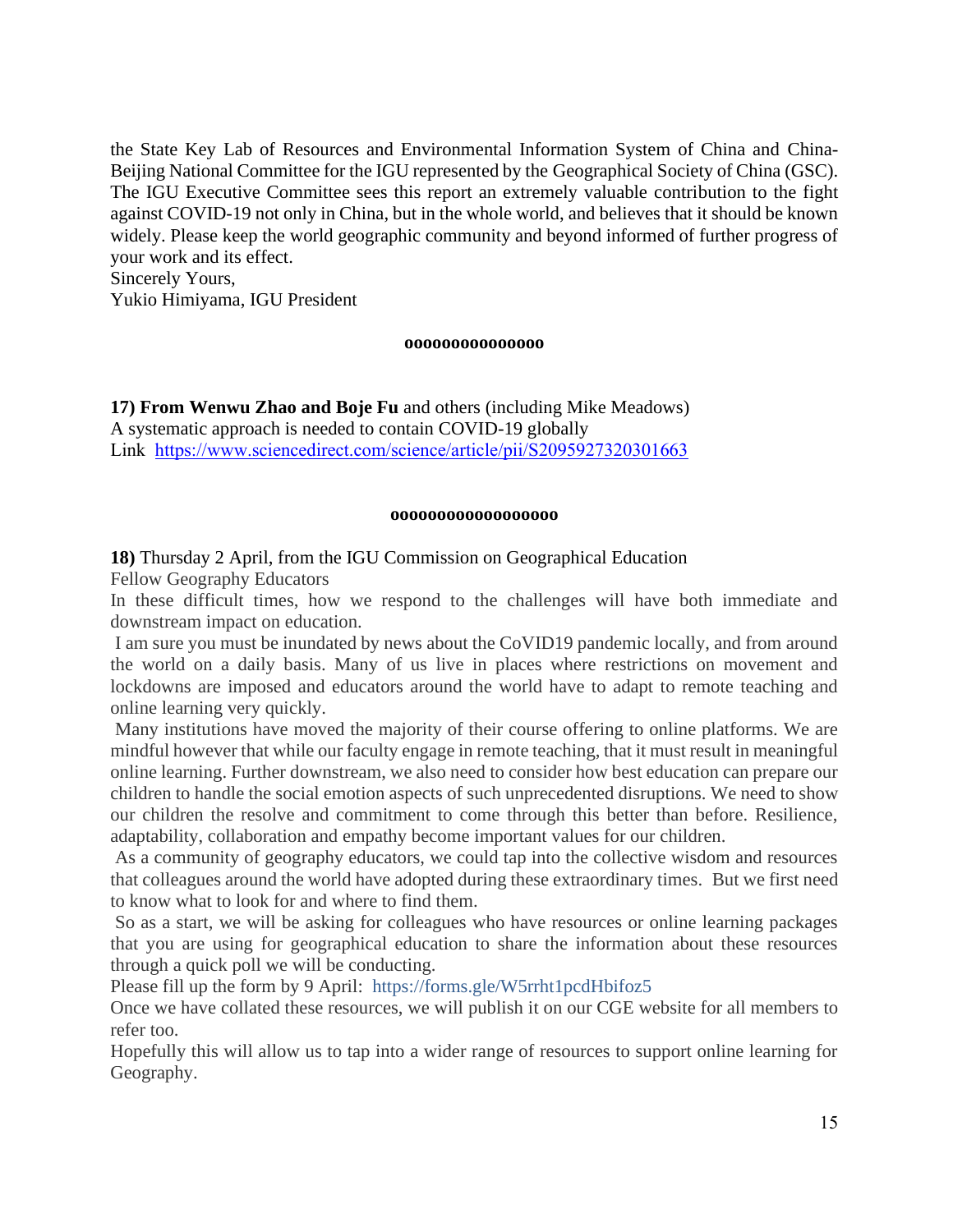We will need to stand together (though physically apart) and support each other through this crisis. This crisis will come to pass, and we will emerge stronger and better prepared our future collaboration.

Keep well and stay healthy. Hope to see everyone in person really soon. **Chew-Hung CHANG and Clare Brooks**

#### **ooooooooooooooo**

**19) Thursday 2 April**, from G.Bellezza to the IGU Commissions Chairs

Dear Friends Chairs of IGU Commissions,

Look in the mail above, where under the QR code is written: *Once we have these resource we will publish in our* etc. In a few minutes I'll post this first announce in the point News 2020, in the website [www.homeofgeography.org:](http://www.homeofgeography.org/) this is a sort of little brother of IGU-online, where every commission has (since 2004) a dedicated space in the point "IGU e-Archive".

I hope to receive from you in the next days a good number of adhesions and proposals, in order to post the complete collection in the next IGU Newsletter, to be diffused by the end of April. All this, of course, remembering that every further development in homeofgeography website will remain under the direction of Professors Chew Hung Chan and Clare Brooks.

I forward to all of you the mail below, just received from the Commission C16\_10.

I fully agree with the spirit of their mail, particularly with the spirit of the conclusion, and being in the third week of quarantine, though with no symptom at all, I can only say you TAKE CARE, wishing all the best,

Giuliano Bellezza

#### **ooooooooooooooo**

**20)** Thursday 2 April, from Prof. Chew-Hung CHANG

Dear Professor Giuliano Bellezza

Thank you for forwarding this to the IGU community. These are exceptional times and every single effort counts.

I trust you are keeping well. Let me know if there are other way we can stand in solidarity to overcome this difficult time.

Best wishes.

Dr Chew-Hung, CHANG

Chief Planning Officer and

Associate Professor, Humanities and Social Studies Education Academic Group, National Institute of Education

#### **ooooooooooooooo**

**21)** Saturday 4 April, from Dr. M.M.Sheikh Dear Professor Giuliano Bellezza STAY HOME, BE SAFE. Greetings from the Journal of Global Resources. Hope you are staying at home during the lockdown and safe. We are also doing so. Stay home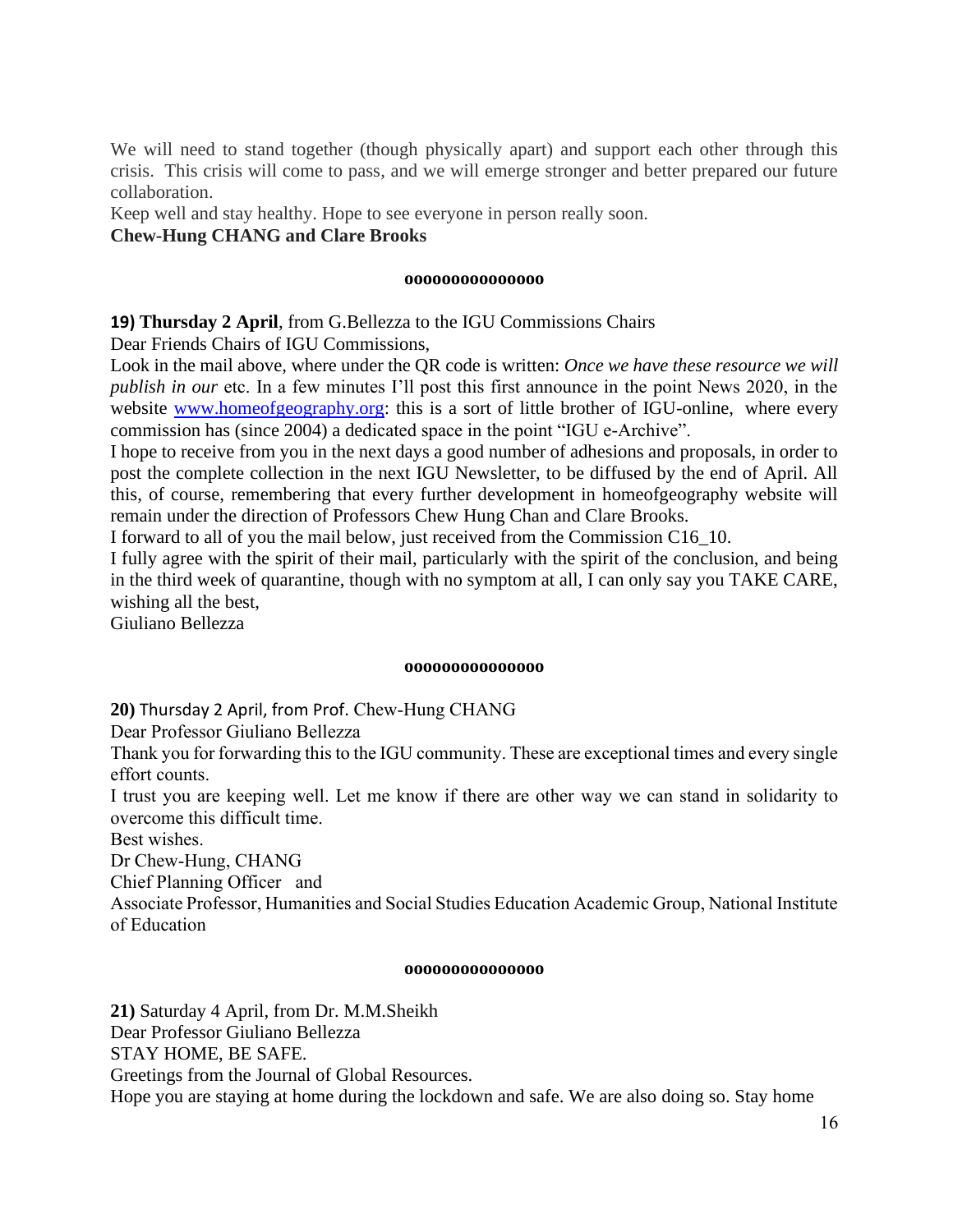stay safe. In this time of COVID-19, we pray God, help us be healthy, calm and patience. We are publishing a special issue on COVID 19, If you have any paper send by 21 April 2020. The online paper will be published in May 2020. The detail is enclosed. Have a safe time. Regards Dr. M. M. Sheikh Associate Professor & Head, Department of Geography, Government Lohia College CHURU- Rajasthan, INDIA Email: [mmskh@rediffmail.com](mailto:mmskh@rediffmail.com)

**22)** Monday 13 April

Hi Prof Giuliano Bellezza

In additional to the Geographical Education resources that Commission 16.10 is collating, the flagship journal of our commission "International Research in Geographical and Environmental Education" has published an article on "What does "crisis" education look like?", highlighting the importance of educating students to critically engage information and having empathy during times of crisis.

To quote " The COVID-19 issue is not a purely epidemiological phenomenon. It is also a social phenomenon and education for crises such as this should include teaching about the need for empathy. "

<https://www.tandfonline.com/doi/full/10.1080/10382046.2020.1730095>

Full text is available for free for now. Hope this helps. Chew-Hung

#### **ooooooooooooooo**

**23)** Wednesday 15 April Dear Giuliano, Many thanks for your email.

During the past two months, the geographers from a number of professional teams in China have made great efforts in contributing to win the global coronavirus interdiction war. Among them, "COVID-19 Dynamic Monitoring System for National Prevention and Control (English edition 4.0)" was developed by IGU Commission on Agricultural Geography and Land Engineering, the Key Laboratory of Regional Sustainable Development Modeling of CAS, which has provided a system platform service for the implementation of contactless reporting, dynamic monitoring and management decision-making of epidemic situation in villages and communities across the country. Early March, the IGU Commission on Agricultural Geography and Land Engineering (AGLE) has shared this system and provided thoughtful technical services free of charge to the organizations that need it. The development and application of epidemic prevention and control system will play an important role in battling the COVID-19 globally.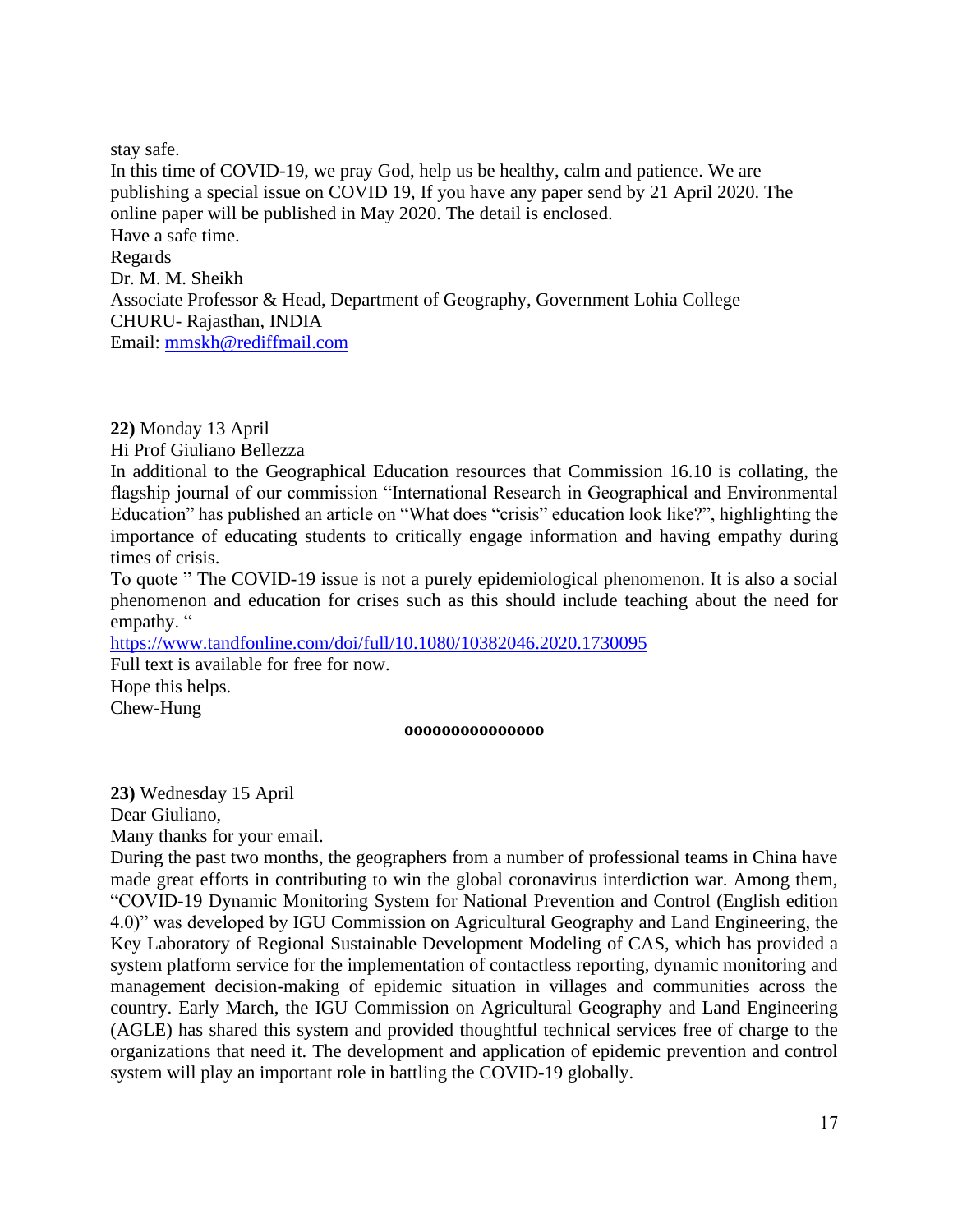Fortunately, China's epidemic prevention and control has made decisive achievements, and all work and life have basically entered a normal state since this month. Wish Italy and the world a great victory as soon as possible!

In addition, we also have researched the influences of the outbreak of COVID-19 on the national poverty alleviation. At the heart of the Sustainable Development Goals (SDGs) is a commitment "to eradicate poverty everywhere, in all its forms and dimensions by 2030". By adopting the 2030 Agenda for Sustainable Development, world leaders moved past poverty reduction and set out to achieve sustainable development that "leaves no one behind". China also proposes to eliminate absolute poverty and to ensure the entry of all impoverished areas into a well-off society by 2020. There was no doubt that this outbreak increases the difficulty of winning the battle of poverty alleviation. The return of migrant workers is restricted and the income of poor families has been affected due to the coronavirus disease pandemic. This is going to happen globally with the COVID-19 spreading. In this context, we hereby propose that the commission is going to set up an international working group to research the impact of epidemic on poverty reduction and sustainable development at the face of SDGs. We warmly welcome the global researchers and scholars to join us.

Wish you all the best and good health.

With kind regards,

Professor Yansui Liu

Institute of Geographic Sciences and Natural Resources Research, Chinese Academy of Sciences And Chair of the IGU Commission on Agricultural Geography and Land Engineering**.**

#### **ooooooooooooooo**

## **24) Wednesday 15 April, From Carlos Nunes Silva**

Dear Giuliano

Thank you for your email related to the initiatives on Covid-19.

In response to your request, I send below a short text about an initiative being developed by the IGU Commission on Geography of Governance for your information.

Yours sincerely,

Carlos Nunes Silva

Chair of the IGU Commission on Geography of Governance (C16.12)

IGU Commission on Geography of Governance

The IGU Commission on Geography of Governance (IGU-CGoG) has been preparing an Action Plan focused on the worldwide "Local Government Response Towards Covid-19 Pandemic": <https://sites.google.com/view/igucgog-covid19/home>

The "IGU-GoG COVID-19 Action Plan" has three main goals:

1. First, in the coming weeks and months, we aim to collect evidence of the strategies, plans, policy measures, and actions taken by local government around the world towards the COVID-19 pandemic, making it available to all, as soon as possible, in this website, in a way that this information can still be useful during the current pandemic.

2. Second, to promote joint comparative research on the responses of local government towards the COVID-19 pandemic, its outcomes and impacts, and lessons for the future, to be carried out by members of the IGU Commission on Geography of Governance, and other interested partners, as soon as possible in the coming months.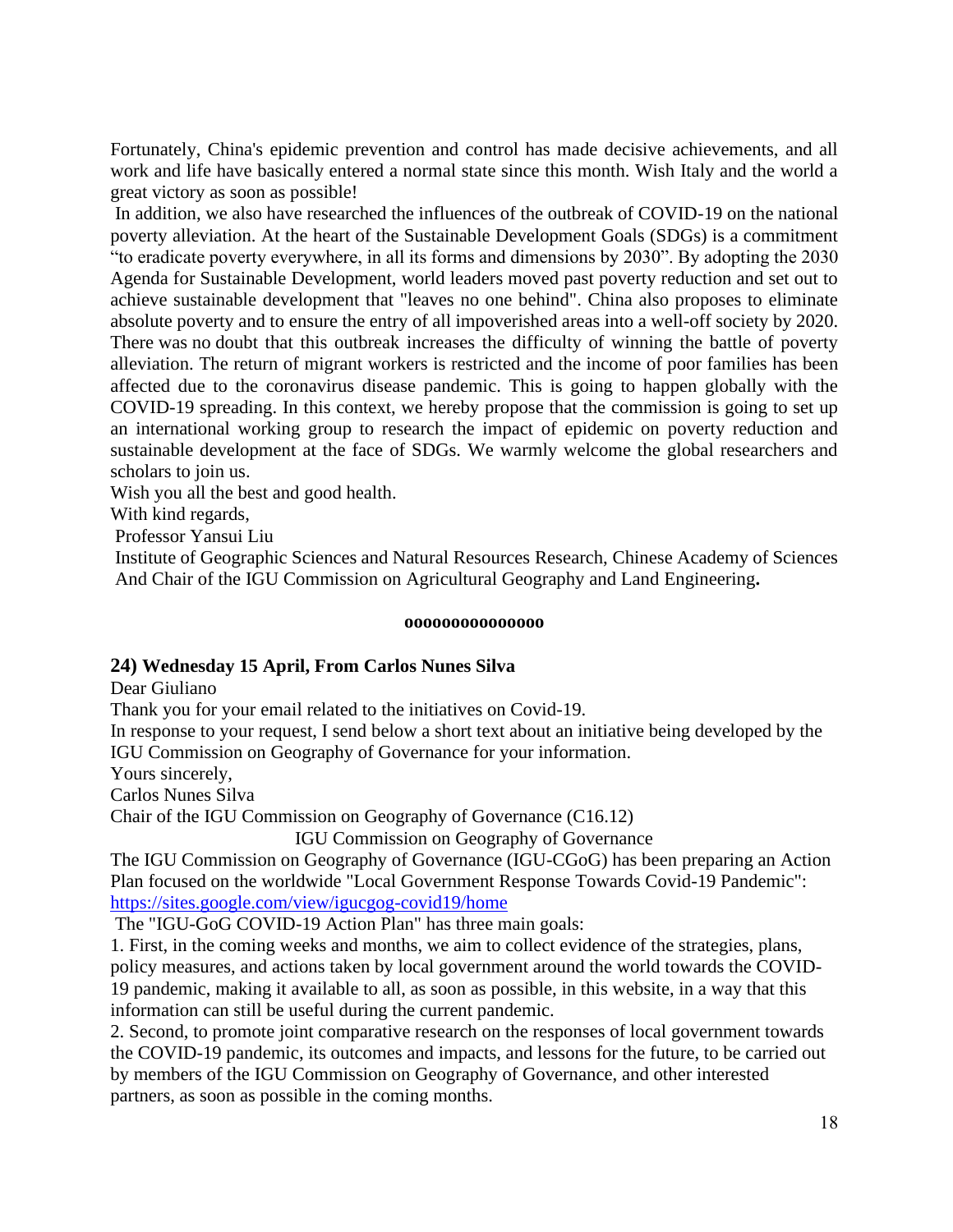3. Third, to present, discuss, and publish the outcomes of the comparative research on the worldwide responses of local government towards the COVID-19 pandemic. Specific meetings and/or panels, as well as publications, will be considered in the 2021 and 2022 activity plans of the IGU Commission on Geography of Governance.

The IGU Commission on Geography of Governance is open to the collaboration and support of other colleagues and other IGU members interested in these issues.

#### **ooooooooooooooo**

**25)** Tuesday 21 April, from Prof. Pryiad Vyas

Thanks for linking with web site, we are also working to analyse information of COVID-19, in terms of cause and effect at regional level in western India particularly in Rajasthan , India. We all geographers are devoted to serve our community towards humanity.

With regards,

Prof P R Vyas , Professor in Geography,

M L Sukhadia University, Udàipur , email : [prvyasgeog@gmail.com.](mailto:prvyasgeog@gmail.com)

#### **ooooooooooooooo**

**26)** Wednesday 22 April *from G.B.*

Dear Prof.Vyas,

I am glad when contacting India, particularly Rajastan: I've been there from Delhi the first time in 1972, a long trip in pullman, worth every minute. We stopped in Jodhpur, Jaipur and finally in Jaisalmer: I'll never forget, though I sure that too many things changed since. Now I know that is just a short trip by plane: I am glad to save my memories, and not so willing to go there once again.

Finally, in Italy, as in many countries is forbidden going out of home, if not to buy food or medicines, or medical visits: so it will be good to know if you could send information about the situation in your region (on a world standard, Rajastan is a State, somehow larger than Italy and more populated).

Here we are doubtful: is epidemic/pandemic going down or not? We are only quite sure that bad numbers are not growing in Italy since more than a week.

Regards and best wishes,

Giuliano Bellezza

#### **ooooooooooooooo**

## **27) Monday 27 April from Carlos** Nunes Silva

Dear Giuliano

Thank you for your response. I can add some short information about postponing the Conferences planned for 2020.

Best regards

Carlos

**IGU COMMISSION GEOGRAPHY OF GOVERNANCE (C16.12) - CONFERENCES IN 2021**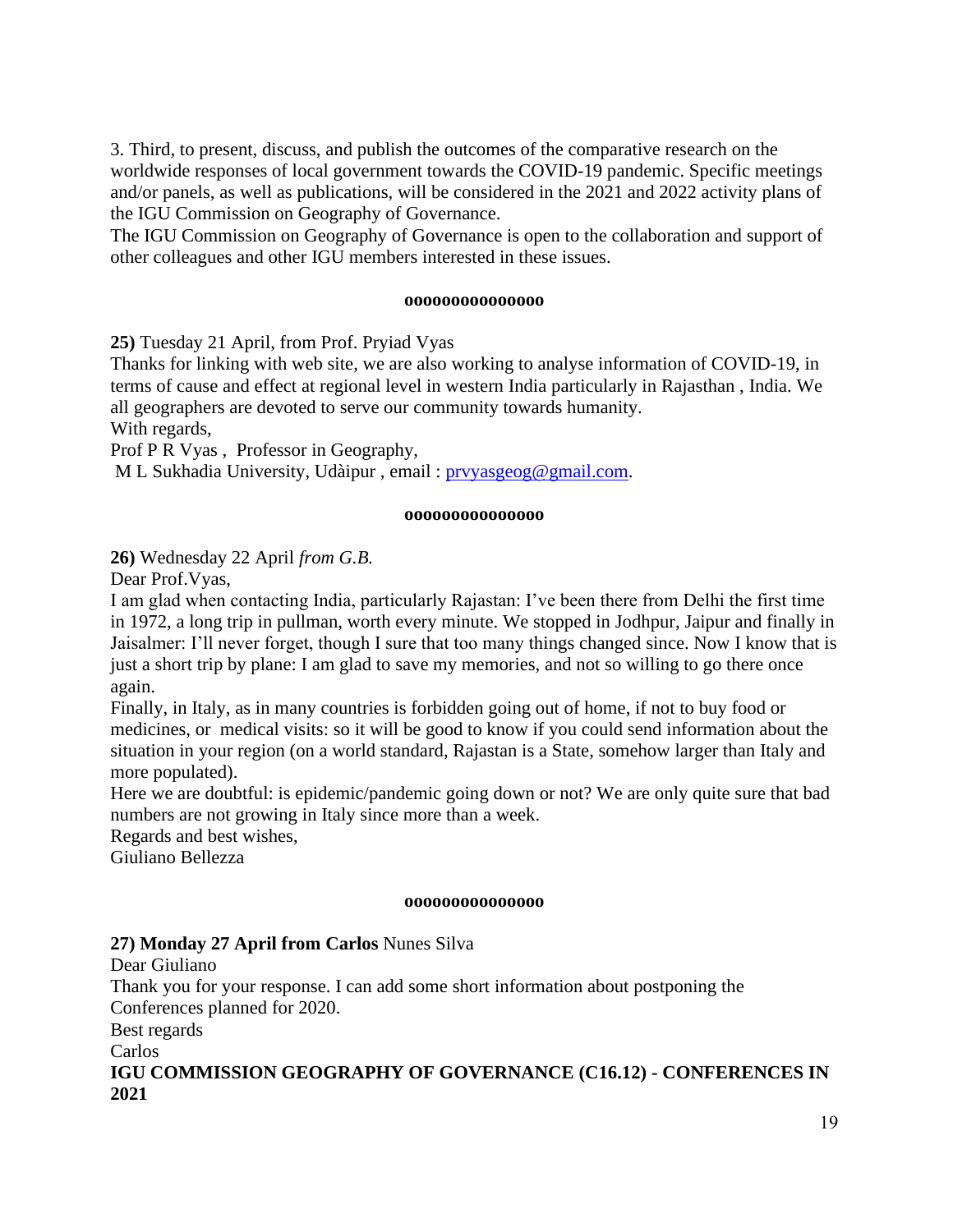## **1. IGU Commission Geography of Governance Annual Conference 2021**

The IGU Commission Geography of Governance 2021 Annual Conference will take place in Poznań, Poland, on 23-25 June 2021. More information will be available soon in the commission website: https://sites.google.com/site/igugeogov/next-conferences

## **2.IGU Thematic Conference "Heritage Geographies: Politics, Uses and Governance of the Past" - 2021**

The IGU Commission Geography of Governance is one of the Commissions engaged in the organization of the IGU Thematic Conference "Heritage Geographies: Politics, Uses and Governance of the Past". The conference, due to take place in Lecce, Italy, in May/June 2019, was postponed to 26 - 28 May 2021 due to the Covid-19 pandemic. The IGU Commission Geography of Governance holds 4 sessions in this conference: Session 12. Local Government and the Governance of Urban Heritage (IGU Commission; Session 13. Citizen Participation in the Governance of Urban Heritage (IGU Commission on Geography of Governance); Session 14. Smart Governance and Urban Heritage (IGU Commission on Geography of Governance); Session 15. Urban Planning and Heritage (IGU Commission on Geography of Governance). For additional information see the conference website:

http://conference.unisalento.it/ocs/index.php/heritagegeographies/heritagegeographies **3. 34th International Geographical Congress 'Geography: bridging the continents' - 2021** The 34th International Geographical Congress 'Geography: bridging the continents' due to be held in Istanbul, Turkey, in August 2020, was postponed to 16-20 August 2021, due to the Covid-19 Pandemic. The IGU Commission Geography of Governance holds 10 sessions in this conference: Session 1. Citizen Participation In Urban Governance: Formal And Informal Community Engagement In Local Government Policies; Session 2. Climate Policy And Local Governance; Session 3. Inter-Municipal Cooperation; Session 4. International Cooperation Of Local And Regional Authorities; Session 5. Local Government Reforms: Decentralization V. Centralization; Session 6. Metropolitan Governance: Trends, Models, Challenges; Session 7. Migrants and Refugees Democratic Rights In Local Governance; Session 8. Shrinking Cities, Expanding Metropolises, De Populated Villages: The Governance Responses; Session 9. Spatial Justice and The Right To The City: The Role Of Local Government; Session 10. Transnational And Transcontinental Networking And Policy Learning. In addition to these sessions the IGU Commission Geography of Governance intends to hold an additional session on the responses of local government towards the Covid-19 pandemic. For more information see the Congress website: http://www.igc2020.org/en/ .



# **3) SOME PERSONAL POW**

# **3.1) Activities of IGU V.P. R.B. SINGH**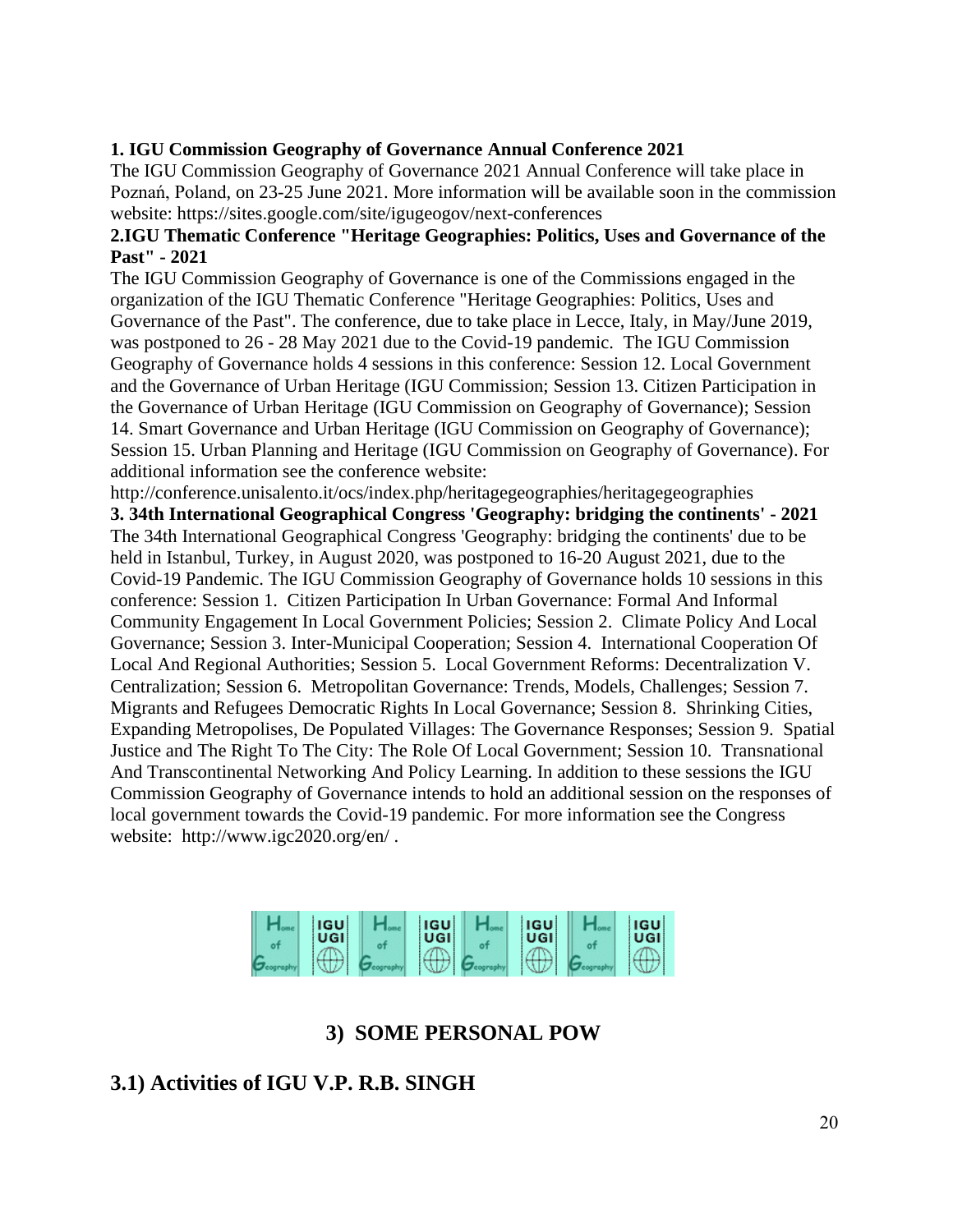1 i. Organizing IGU Commission Liaison and Planned Multi Commissions (5) supported 14<sup>th</sup> IGU India Burdwan Conference, March 6-8, 2020:Actively involved in organizing the IGU India Conference supported by 5 IGU Commissions: Biogeography and Biodiversity, Geoheritage, Hazard and Risk, Climatology, Young and Early Career Taskforce etc. The IGU India Conference-15<sup>th</sup> in the series of Theme based organized by International Geographical Union (IGU) in the recent past in India. Apart from large participants from India, Asian participants from Bangaladesh, Nepal, Bhutan, Australia and Sri Lanka participated. IGU President Professor Yukio Himiyama addressed the Inaugural session through video conferencing. ISC also addressed the Inaugural session. Two messages includes Dr. Mathieu Denis and Prof. Ruth Fincher:[https://igu-online.org/](https://igu-online.org/?fbclid=IwAR2YKzKVA2FrtPBO7hYMVCvY-uRivBzEnkMvXVDHm4TFte-nce5RoT5a3rY) [https://igu-online.org/welcome-address-from-international-…/](https://igu-online.org/welcome-address-from-international-science-council-isc/?fbclid=IwAR09PprMPyFCoX39b84MVmsg8ZTj7ZKez1Ka3anESKtnBq7bUi96OnDaNGY)

**Poster Award Organized for International Geographical Union Taskforce for Young and Early Career Geographers at IGU India, Burdwan, 2020.** 

For the fifth time a Poster Session in the memory of Dr. Manju Singh was organized at IGU India in collaboration with IGU Taskforce and it carried best young scientist awards evaluated by Eminent Jury members. IGU TF Chair and Secretary were present.

iii. IGU Secretary General **Attended International Science Council -Scientific Committee**: Urban Health and Wellbeing-a System Analysis Approach at Xiamen, China during November 7- 9, 2019. Interaction with Dr. Mathieu Denis, Science Director of the ISC and IGU Chair of Urban Commission Prof. Celine Rozenblat for close cooperation with IGU. Also chaired a session at 6<sup>th</sup> Conference on Urban Health and wellbeing and interacted with Chinese geographers.

**2. i. Interaction with Japanese Geographers** at **HINDAS** 5<sup>th</sup> regular seminar at Delhi University-Hiroshima University, on 26th December such as Prof. K. Tomozawa and CHEN, Lin, Hirishima University together with KUWATSUKA, Kentaro, (Ryukoku University,Japan) related to IGU events.

**ii.** Delivered keynote address at the Asia-Pacific Hydrology and Water Resources Seminar at IIT, Roorkee and interacted with many water resources experts including Professor Kaoru Takara, Dean, Kyoto University.

**iii.** Collaborated with UK geographers from University of Bath Spa, Dr. Esther and Dr. Richard Johnson under UGC-UKIERI International Project on Indian Himalayan Flood Database for DRR. Discussion with IGU Steering Committee Member Professor K. Kimoto, Japan at Indian Science Congress where I delivered Presidential Address of the Earth System Science Section.

**iv**. Contributed to **Indo-Nepal Social Scientists meet** including at ICSSR under leadership of Professor V.K. Malhotra, Member-Secretary, ICSSR and Dr. Deepak Kumar Adhikari, Director, Neeti Anusandhan Pratishthan,

**v**. Interaction with **Canadian geographer Prof.Garry Fehr**, Associate Vice President, University of the Fraser Valley, Canada on Farming Technology on 11th December 2019

**vi.** Organised **International Mountain Day Program together with IGU and FAO Country Director Mr. Tomoko Shichiri, UN Representative in India,** Col.Rabindranath, Mountain India People Forum and several community leaders.

**vii.**Chaired session on Resilience of Built Environment at the **Global Symposia on Disaster Resilient Smart Cities,** organised by Special Centre for Disaster Research, JNU, New Delhi.

Good interaction with leading scholars of the world on role of IGU in DRR[.](https://www.facebook.com/photo.php?fbid=605494336923097&set=pcb.605494460256418&type=3&__tn__=HH-R&eid=ARB40fT8qT0AOw59YNse1HEv9iqzMsS9FDfzB-04yXKuOST44VbsCyItpjgXj1N8xPb6xixvyXSYyGPe)

**vii.** Participated in the Organising committee of the 2021 IUSSP International Population Conference December 5-10 at Hyderabad on February 8, 2020.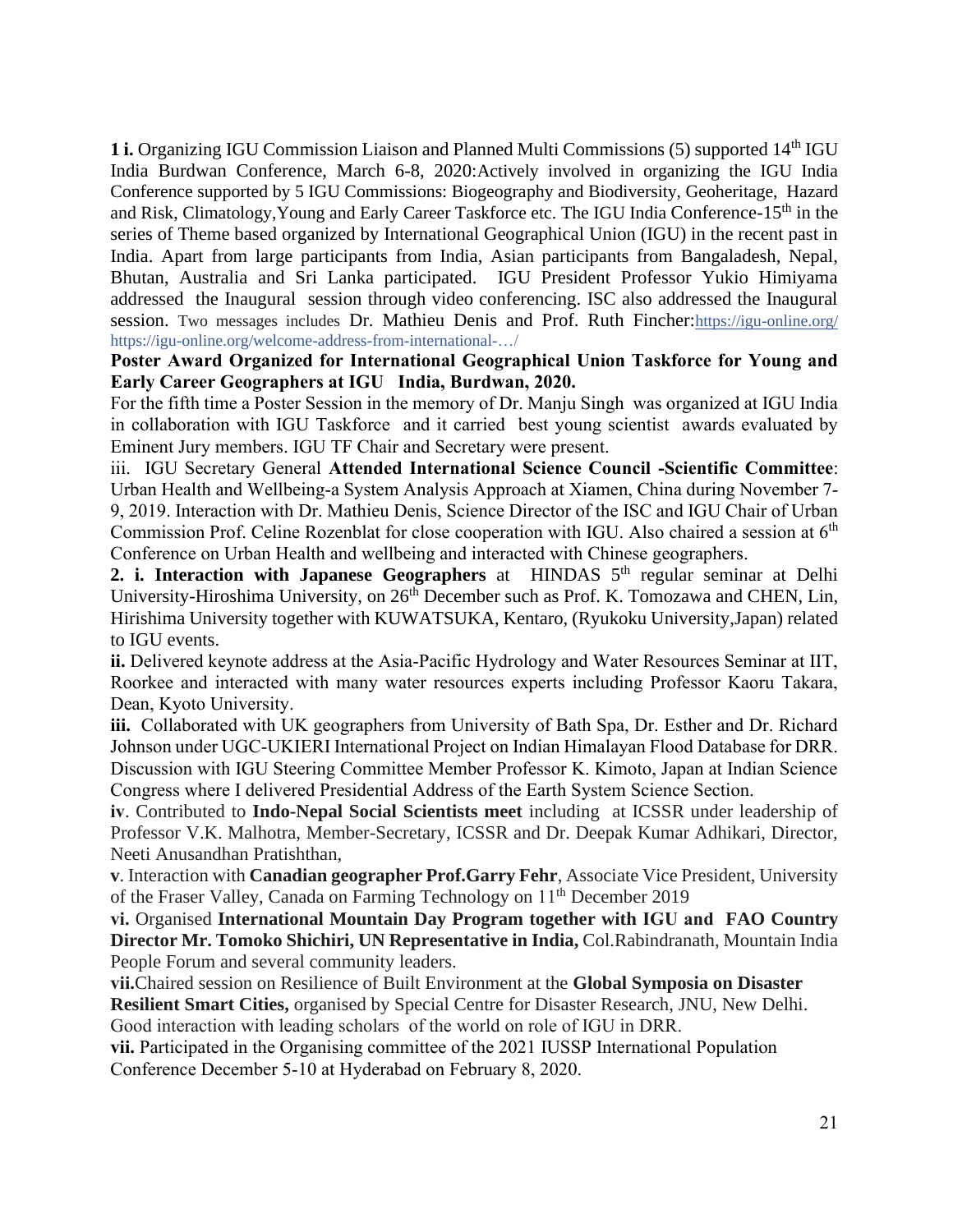## **3. i. Several Proposed Volumes under New Springer Series on Sustainable Development Goals together with Mike Meadows[.](http://www.springer.com/series/15486)**

<http://www.springer.com/series/15486>

[https://www.springer.com/gp/book/9789811520969](https://www.springer.com/gp/book/9789811520969?fbclid=IwAR3lf5gRDyNHFZBhk466E-nefNEXuKpg88lBabdmaY2RHZ8aDmLB8g8xwd4)

New Book: Spatial Information Technology for Sustainable Development Goals

**ii. Advances in Geographical and Environmental Sciences for IGU Related Publications**

This Springer series is continuing with 11 books that have been published. See link below: [http://www.springer.com/series/13113.](http://www.springer.com/series/13113)

<https://link.springer.com/book/10.1007/978-981-13-6671-0> <https://link.springer.com/book/10.1007/978-3-319-58039-5>

## **3.2) G.B. HofG Editor in quarantine**

I tried several times to remember 10 February 2020, but nothing comes to my mind: strange, because it was in Italy the first day of national lockdown, or quarantine if you prefer. Some days before, on 31 January, Italy did close air contacts with China, and Chinese Government



was very upset for this, but something relevant had happen just that day in Roma, when 2 Chinese citizen had to be recovered in hospital, as affected by COVID 19: first cases in Europe. After a month they left the hospital and began recovery treatment. Finally, on 21 April they could go back home, gratefully thanking Italy. During this period the Italy-China relations had turned very much, arriving probably to the best point ever.

*(Some days later, the same Pope should celebrate in the empty St Peter Place, with no attending people.)*

By my part, I am still locked in, and to go out I need to demonstrate that I am going out for medical visit, to buy medicine or food.

But I and my wife are among the luckiest persons in Italy. We live in my wife's native home, far from downtown Roma, nearly in open country. Every day

we can run as much as we want; I admit that run is not really what I am doing: I am one of the slowest runners in the world.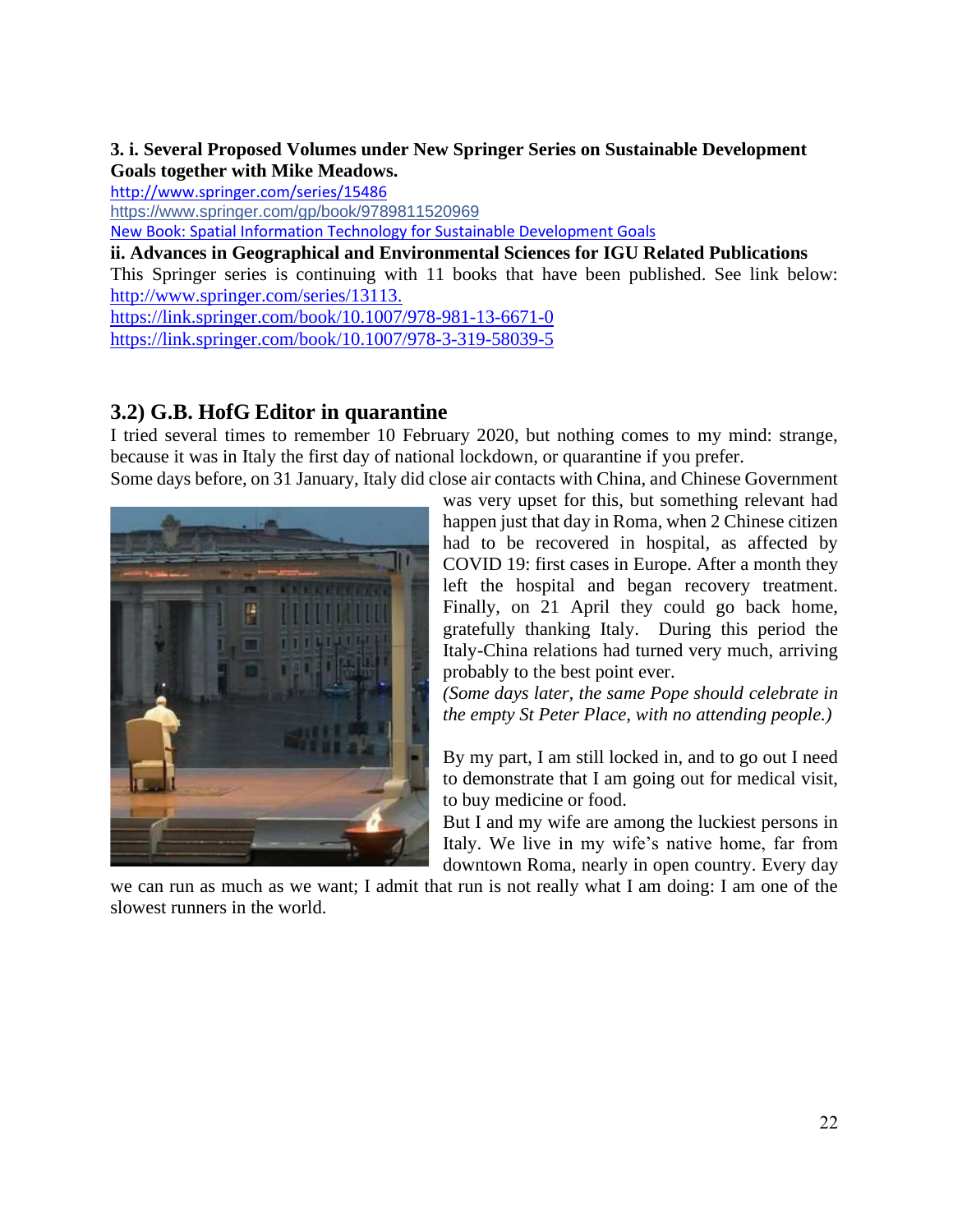My three sons will be glad to change position: one son lives with family in Stoneham, MA, quite

far from Boston downtown, not so bad. One daughter is a lawyer in Milan, with two sons, school closed and no housekeeper. The other daughter teaches in NY, Columbia University. Because of this she can afford an apartment on Central Park; now from the window she has the privilege of a nice sight on the recently built COVID 19 Hospital.

Where I live, nothing can disturb my work for IGU, but this is somehow frustrating: new to post in the HofG website were only limited to report that this or that initiative has been cancelled.



*(The empty Spanish Step: this year no spring azaleas show)*  Consequently, no hope to receive some report: the Newsletter was approaching and remained empty. But the boring times were arriving to an end, when the Covid 19 arrived in Italy. Before we had seen something in newspapers, but the real beginning was on 31 January, when a Chinese couple, in their middle '60s, had to be hospitalized for COVID 19: all of a sudden, we learned that it was a reality, and not a nice one. the Government began to act slowly, but some days after became active, and very severely; nearly 50 days later, looks me like the delay had not be too long, a rather short one if anything. Back to the beginning, the rapidity of the Italian contagion has really been exceptional, and in a very few days Italy resulted as the second Country in the world to be so badly affected. The government suggest to the population to wear masks and going out the minimum possible, and alerted the European States to make the same, but with poor reaction. Some days later, on 10<sup>th</sup> February, the Italian lockdown began, and it is still operating. Now we know more about the beginning, and we can say that the first one to affect people had arrived from Germany, not from China. Moreover, the diffusion in Italy is opposite to the normal one, mainly due to the different attitude of the Italian Regions about health. National public funding for health has always been scarce, and actually lowered in the last years. In the most advanced regions (Lombardia, Piemonte, Veneto) the local administration favoured somehow, since the'90s, the private Clinic, of course more expensive. That's why the public health organisation was not prepared to the sudden increase of dangerous ill people.

On 9<sup>th</sup> February the lockdown was announced for the following day, and in the same evening an incredible amount of southbound people invaded Milan Central Railway Station: the morning after thousands possibly contagious persons arrived in the southern Regions. Very bad initiative, but with a geographic explanation: thousands of employees working in the norther factories were (and still are) southern Italy immigrates. A carefully hospitality cannot lead to heal, but surely staying in your home assisted by your family means a good mental attitude: surely an advantage. The regional Governors of Southern Italy strongly forced more the lockdown, and the population demonstrated their disappointment, but only speaking, maybe screaming: but didn't go in the street. Because of this, the badly internationally famed Italian *Mezzogiorno* remains the very less COVID 19 affected Italian Region.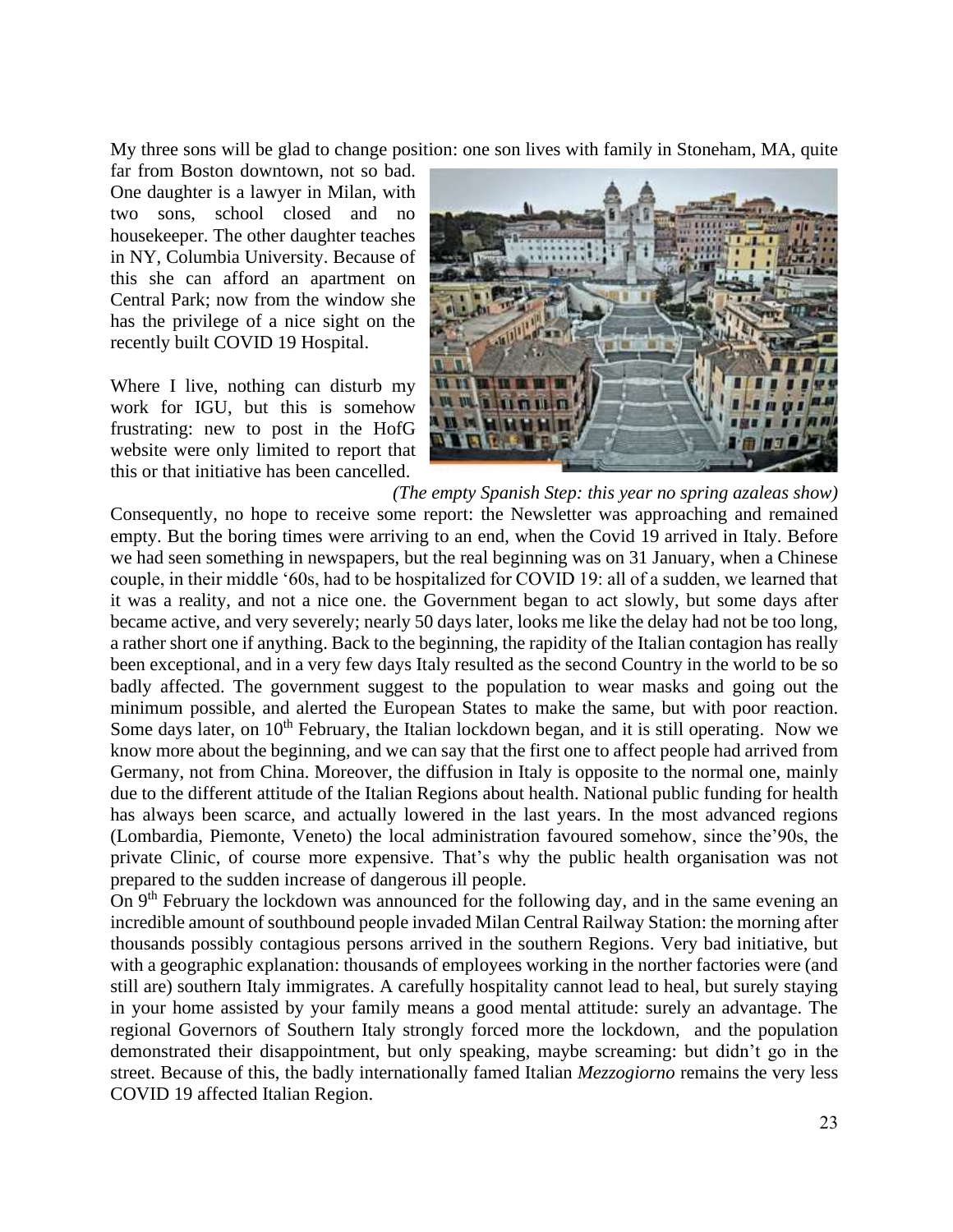I wrote some lines above, that in the second half of February China acted more openly toward IGU and Italy. Quite unexpectedly, Russian behavior has been the same, and even more unexpected and welcome were the health care professionals and medicine arriving from Cuba and Albania. After the European diffusion of COVID 19 nearly all European States followed what was being done in Italy. At last the President of the most powerful State in the world said "we will not make like Italy": he was good prophet, now his State is the most suffering, country, and I am worried for my two married sons and four nephews living there. What about me? I decided to post in HofG website the first mail exchanged between the Geographical Society of China and Prof. Himiyama, then the contribute of the IGU Commission on Health and Environment, then the Contribute of IGU C17, of C18.39



AGLE, then, then … well be patient. Apart from giving a quite good geographical explanation of the Italian diffusion of the pandemic, I dedicated the second part of this newsletter totally to these mails.

(*In the photo, Italian Pesident Mattarella after paying a tribute to the Unknown Soldier of the First World War on 25 April, day of the freeing from nazi-fascism*).

| <b>IGU</b><br>UGI | <b>IGU</b><br>UGI | <b>IGU</b><br><b>UGI</b>                                                                                                                                                                                                             | <b>IGU</b><br>UGI |
|-------------------|-------------------|--------------------------------------------------------------------------------------------------------------------------------------------------------------------------------------------------------------------------------------|-------------------|
| ----              |                   | <b>Property and the property of the last of the last of the last of the last of the last of the last of the last of the last of the last of the last of the last of the last of the last of the last of the last of the last of </b> |                   |

# **4) NUIT DE LA GÉOGRAPHIE**

The French first organisers sadly had to tell that this year the many dozen initiatives all over the world were cancelled because of the restrictions due to Coronovirus.

Only one initiative, actually organised at the very last minutes, could be really start: in Italy. Some experts of virtual and social spaces had the idea of a *webinar*, so from 18 to 20 (well, late afternoon, not really in the night) they listen to some notes held by young university teacher, intervene, posed question, discussed on the answer.

Moderated by Egidio Dansero (Torino University), in the name of SOGEI (Sodalizi Geografici Italiani), the speakers were Franco Farinelli (Bologna University), Vittorio Colizzi (Tor Vergata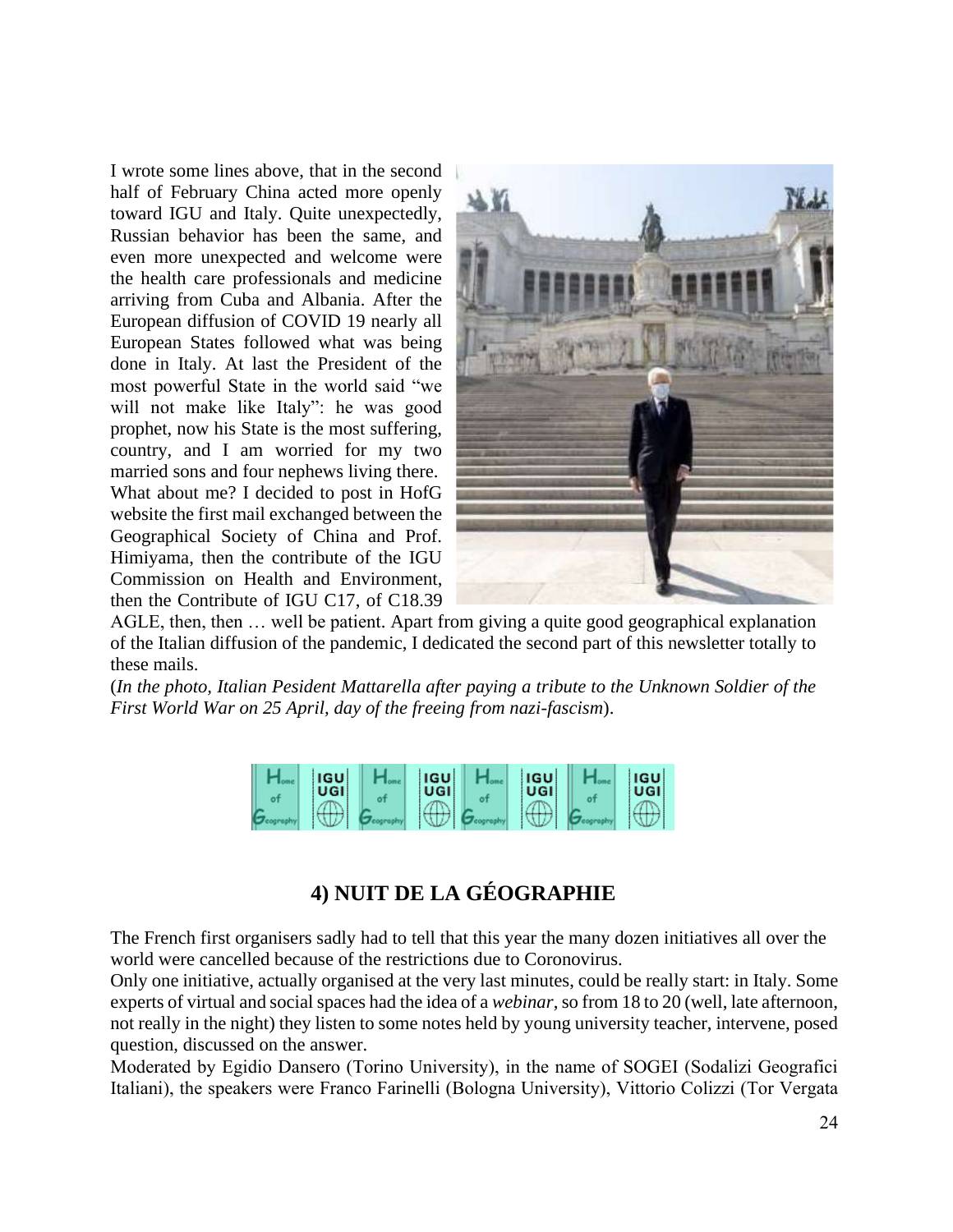University, Roma), Emanuela Casti (Bergamo University), Paola Pepe (AIIG, Associazione Italiana Insegnanti di Geografia), Filippo Celata (La Sapienza University, Roma). After the discussion was open, and the initiative obtained a real success: active contacts have been nearly 900, beyond the more optimistic hopes. The Italian many activities of the *Notte della Geografia* were considered in 2019 as the best of the world, and this year there were about 15 initiatives already organized. Too bad renouncing to all this: with some knowledge of *social internet* it has not been easy, and the *webinar* has been a nice solution. Once again the French idea of a *Nuit Géo* found in Italy the most active participation: a great satisfaction for the young Italian geographers.



# **5) INTERNATIONAL SCIENCE COUNCIL**



**FOR DIRECT LINK:** [council.science](https://council.science/)

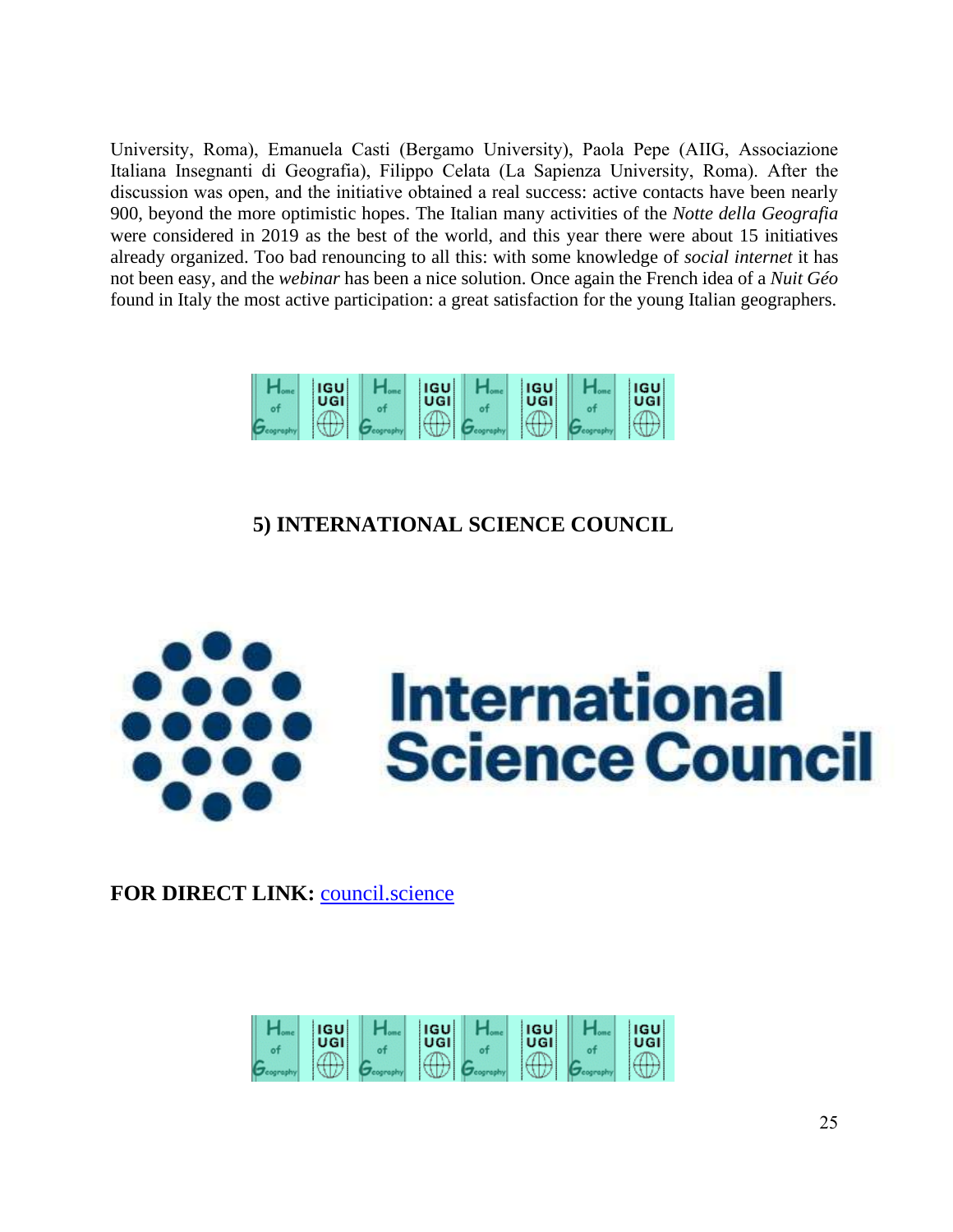# **6) FUTURE EARTH**

# futurearth

**TO SEE LAST NEWS, CLICK:** <https://futureearth.org/latest/news/>



# **7) UNITED NATIONS UNIVERSITY**



**LINK TO THE OFFICIAL WEBSITE IS JUST:** <https://unu.edu/>